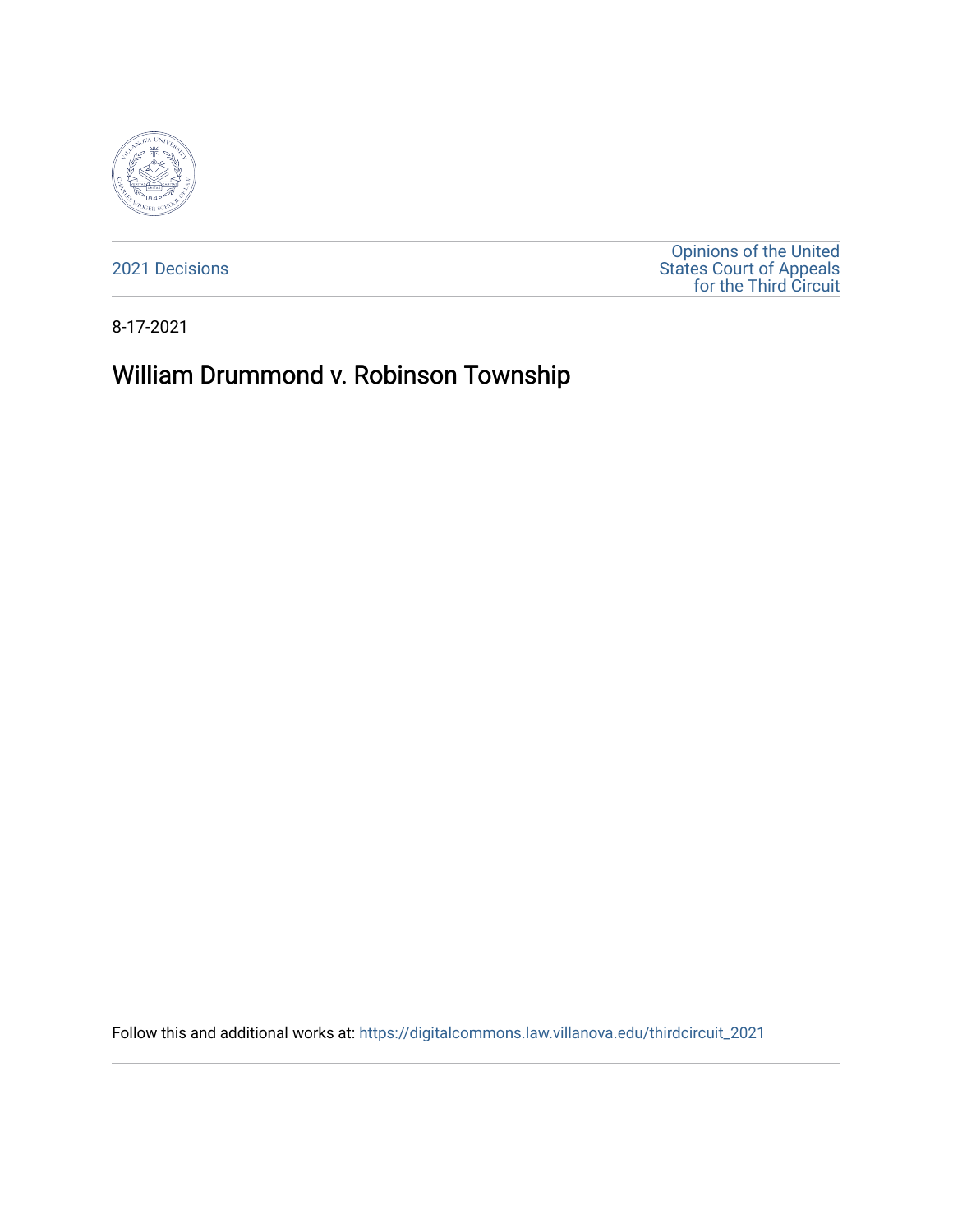#### **PRECEDENTIAL**

## UNITED STATES COURT OF APPEALS FOR THE THIRD CIRCUIT

 $\frac{1}{2}$ 

No. 20-1722  $\overline{\phantom{a}}$ 

WILLIAM DRUMMOND; GPCC, LLC; SECOND AMENDMENT FOUNDATION, INC., Appellants

v.

ROBINSON TOWNSHIP; MARK DORSEY, Robinson Township Zoning Officer, in his official and individual capacity

 $\frac{1}{2}$ 

On Appeal from the United States District Court for the Western District of Pennsylvania (D.C. No. 2-18-cv-01127) Honorable Marilyn J. Horan, United States District Judge

Argued November 17, 2020

 $\frac{1}{2}$ 

Before: JORDAN, KRAUSE, RESTREPO, *Circuit Judges*

(Opinion Filed: August 17, 2021)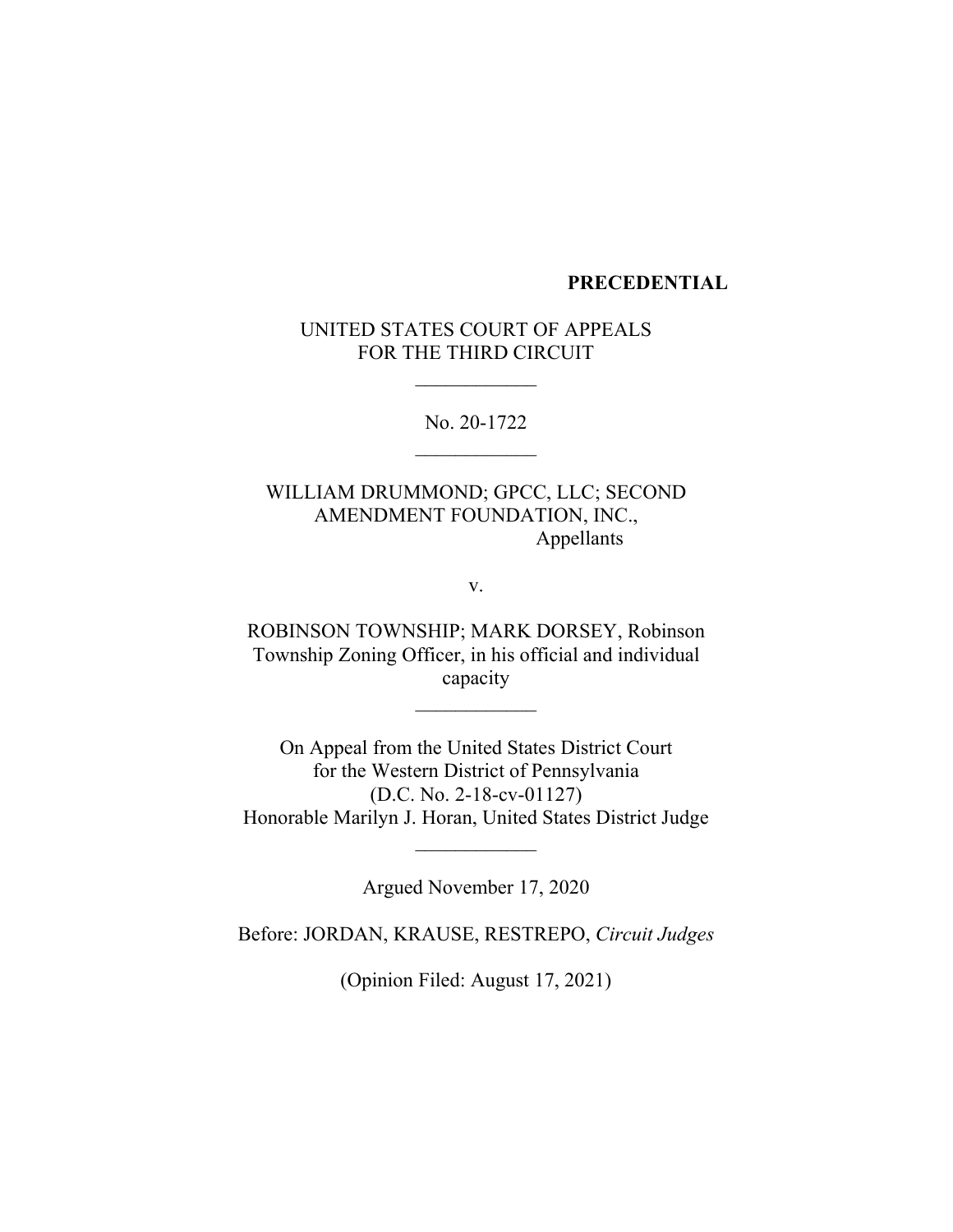Alan Gura, Esq. **[Argued]** 916 Prince Street Suite 107 Alexandria, VA 22314

*Counsel for Appellants*

Michael P. Gaetani, Esq. Creenan & Baczkowski 3907 Old William Penn Highway Suite 304 Murrysville, PA 15668

Trisha A. Gill, Esq. **[Argued]** Sean R. Ridley, Esq. Litchfield Cavo 603 Stanwix Street 10th Floor Pittsburgh, PA 15222

*Counsel for Appellees*

Joseph G. S. Greenlee, Esq. Firearms Policy Coalition 1215 K Street 17th Floor Sacramento, CA 95814

> *Counsel for Amici Firearms Policy Coalition Inc., Firearms Policy Foundation, and Madison Society Foundation Inc.*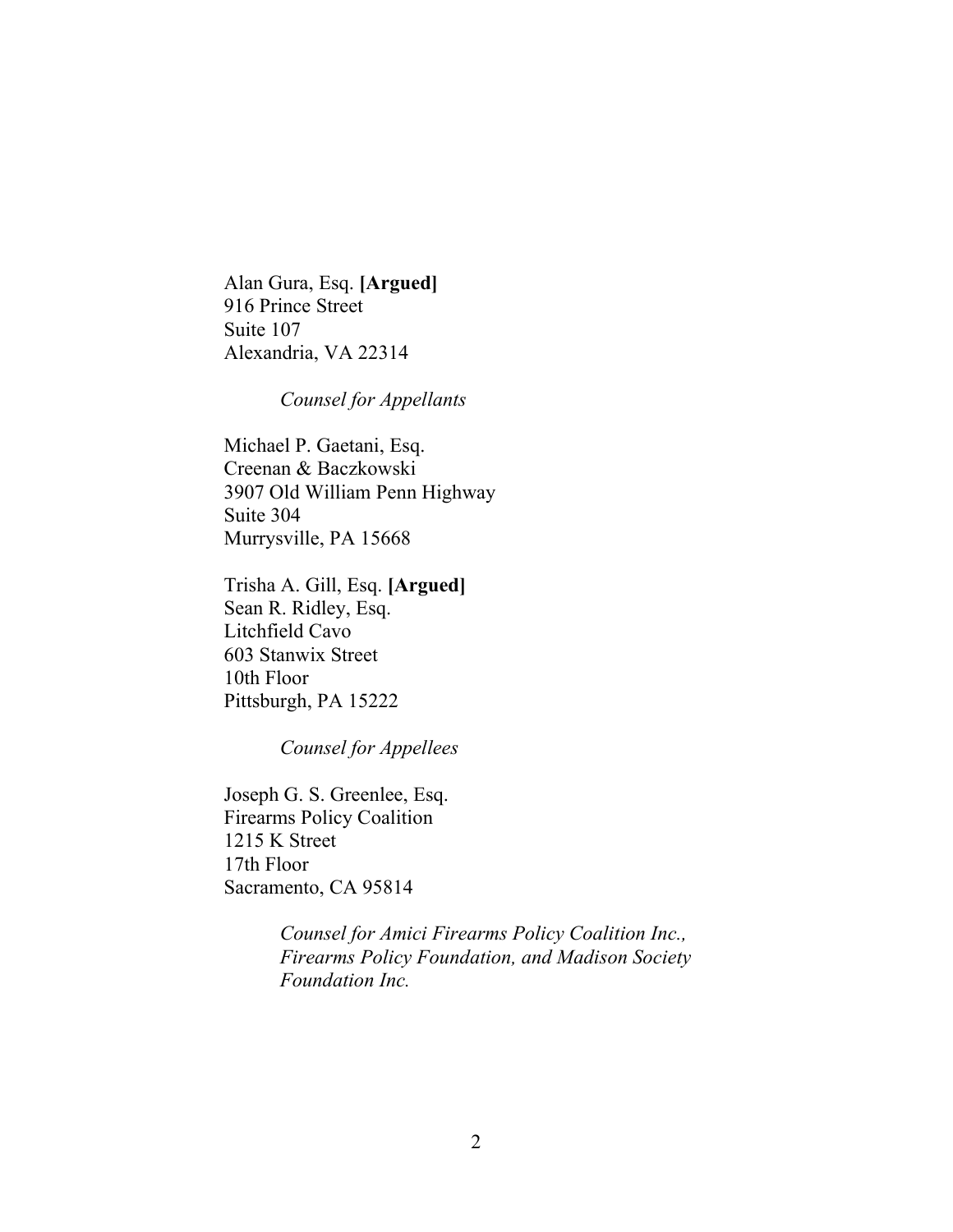Neal Goldfarb 1301 Fairmont Street, N.W. Washington, D.C. 20009

*Counsel for Amicus Neal Goldfarb*

James P. Davy, Esq. **[Argued]** P.O. Box 15216 Philadelphia, PA 19125

> *Counsel for Amici Giffords Law Center to Prevent Gun Violence and Ceasefire Pennsylvania Education Fund*

# OPINION OF THE COURT  $\frac{1}{2}$

 $\overline{\phantom{a}}$ 

KRAUSE, *Circuit Judge.*

In the wake of the Supreme Court's landmark decision in *District of Columbia v. Heller*, courts across the country, including ours, have often been called upon to define the Second Amendment's boundaries. 554 U.S. 570 (2008). But while the right to bear arms may no longer present a "vast *terra incognita*," uncharted frontiers remain. *United States v. Masciandaro*, 638 F.3d 458, 475 (4th Cir. 2011). This case takes us to one such frontier: Whether restrictions on where citizens can purchase or practice with firearms implicate the right to bear arms, and, more specifically, whether the two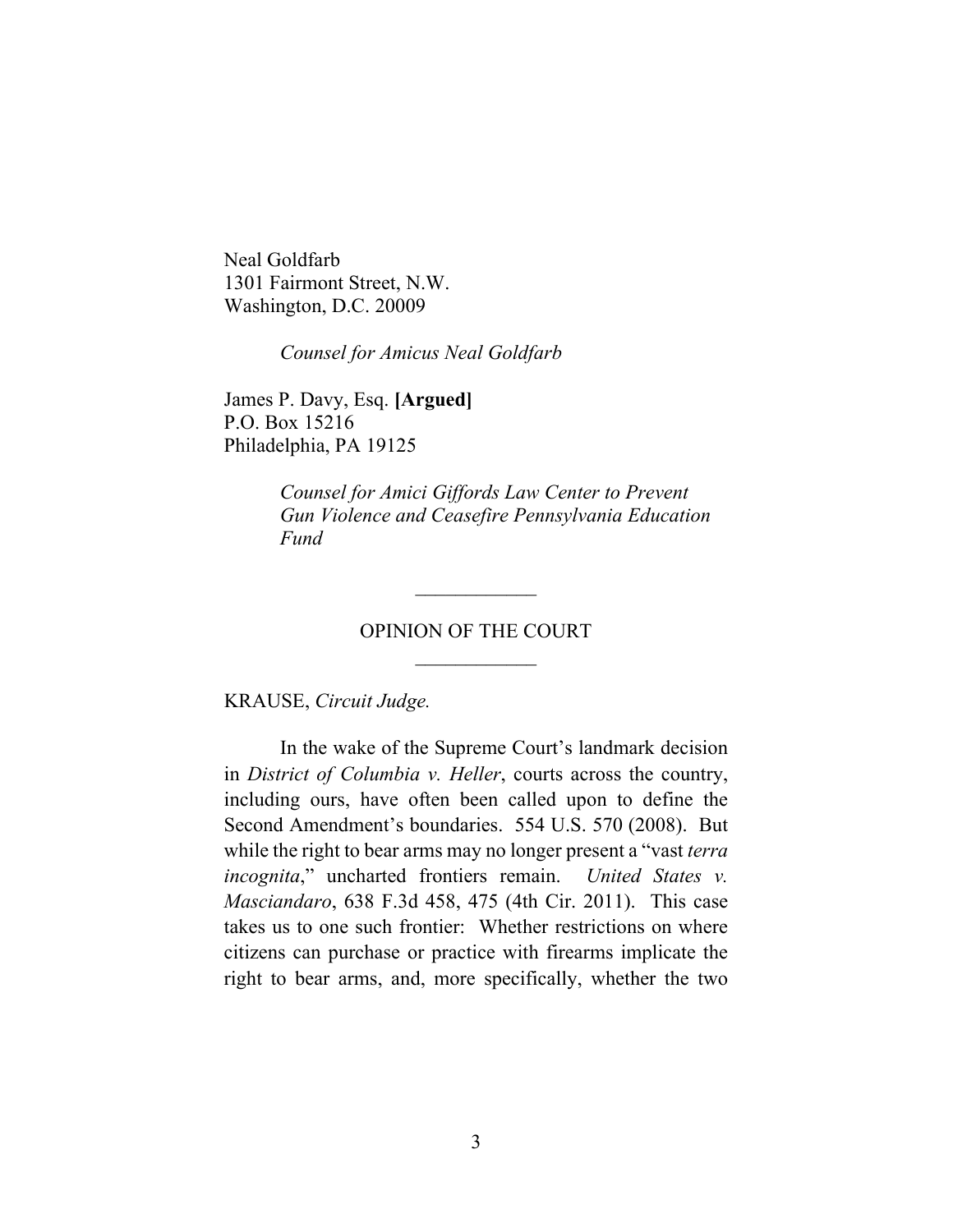challenged zoning rules interfere with that right. As neither rule finds deep roots in history or tradition, we conclude that both carry constitutional consequences.

But even as we recognize that the challenged rules must pass constitutional muster, we reiterate that Second Amendment review is not a monolith. As the two-step framework we outlined in *United States v. Marzzarella* makes clear, different laws trigger different tests. 614 F.3d 85, 89 (3d Cir. 2010). In identifying which rules invade the Second Amendment, we hunt for historical outliers—laws that lack traditional counterparts. In subjecting those rules to heightened scrutiny, likewise, we look for modern outliers laws with few parallels in contemporary practice. The more "exceptional" a rule, the more likely the government has overlooked less burdensome "options that could serve its interests just as well." *McCullen v. Coakley*, 573 U.S. 464, 490 (2014). Because the challenged zoning rules constitute outliers, and because the pleading-stage materials fail to justify their anomalous features, we will vacate the District Court's dismissal order and remand for discovery, and for a prompt ruling on the pending motion for a preliminary injunction.

# **I. Background**

# **A. The Greater Pittsburgh Gun Club**

For the better part of a century, a 265-acre tract in Robinson Township, Pennsylvania has hosted a gun range. J.A. at 60. In its heyday, the range—now called the Greater Pittsburgh Gun Club—boasted over 800 dues-paying members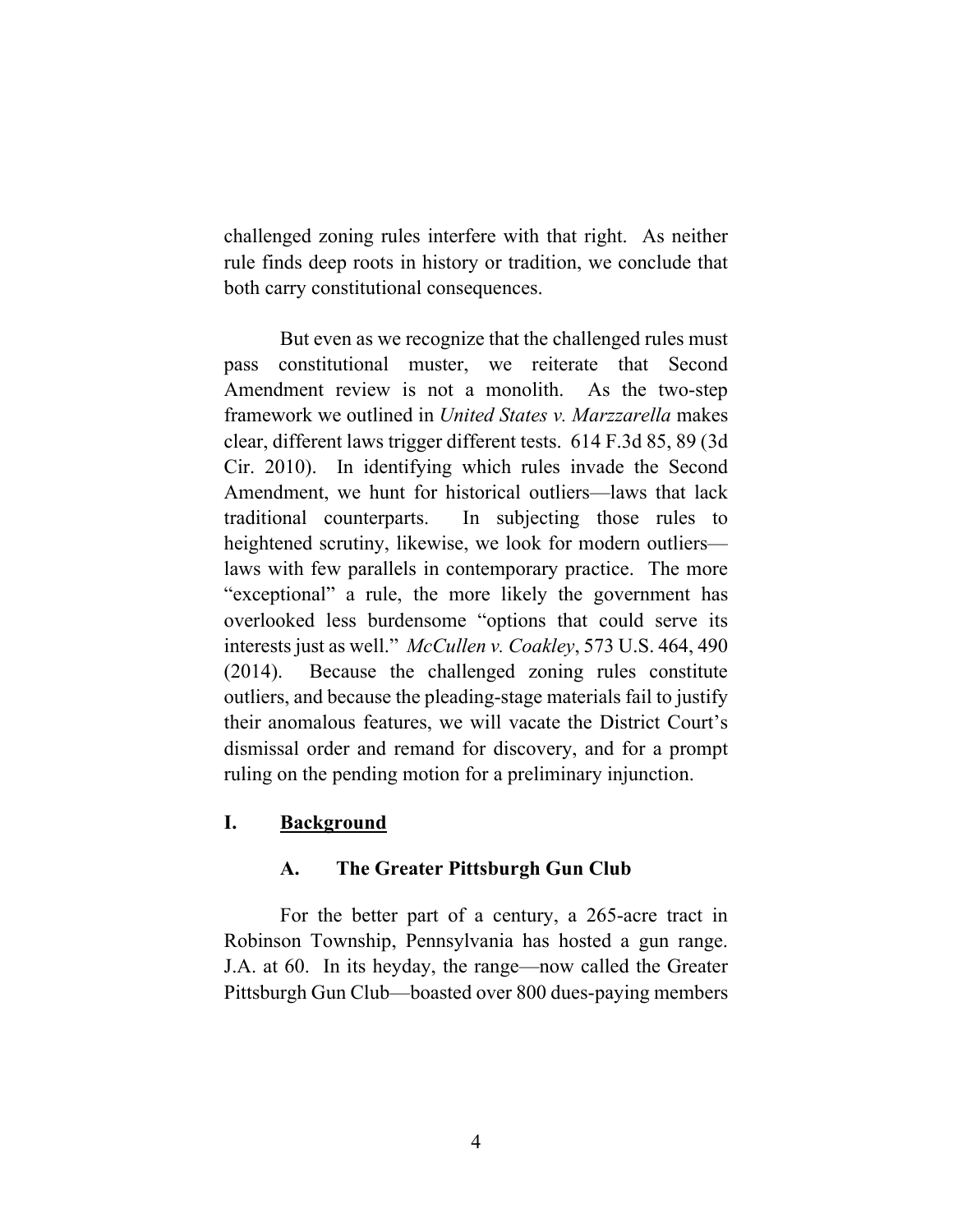and also served as a practice location for nearby National Guard units. *Id*. at 60–61. As time passed, and as owners came and went, the Club continued to provide Robinson Township residents with guns and a place to practice with them. *Id*.

Over the years, however, the Club also faced its share of challenges. In 1993, for example, the Township initiated a nuisance action against the Club. *Id*. at 16. The litigation dragged on for years before a state court finally dismissed the suit. *Id*. And, in 2008, the range's then-owner pleaded guilty to possessing weapons as a convicted felon and received a three-year prison term as a result. With its owner behind bars, the Club closed its doors, not to reopen for about a decade. J.A. at 15.

The Club's fortunes seemed poised to improve in 2017. *Id*. at 61–64. The preceding winter, Appellant William Drummond leased the property. *Id*. at 64. Consistent with the Club's prior use, Drummond intended to engage in "the retail sale of firearms" and to "operat[e] a shooting range." *Id*. In particular, he planned to allow customers to shoot "ordinary firearms of the kind in common use for traditional lawful purposes, including pistols, shotguns, and center-fire rifles up to .50 caliber." *Id*. at 65.

For Drummond's business to succeed, it needed to abide by the Township's zoning rules. Like many jurisdictions following traditional practices, the Township divides its land into districts "in which only compatible uses are allowed and incompatible uses are excluded." *City of Edmonds v. Oxford*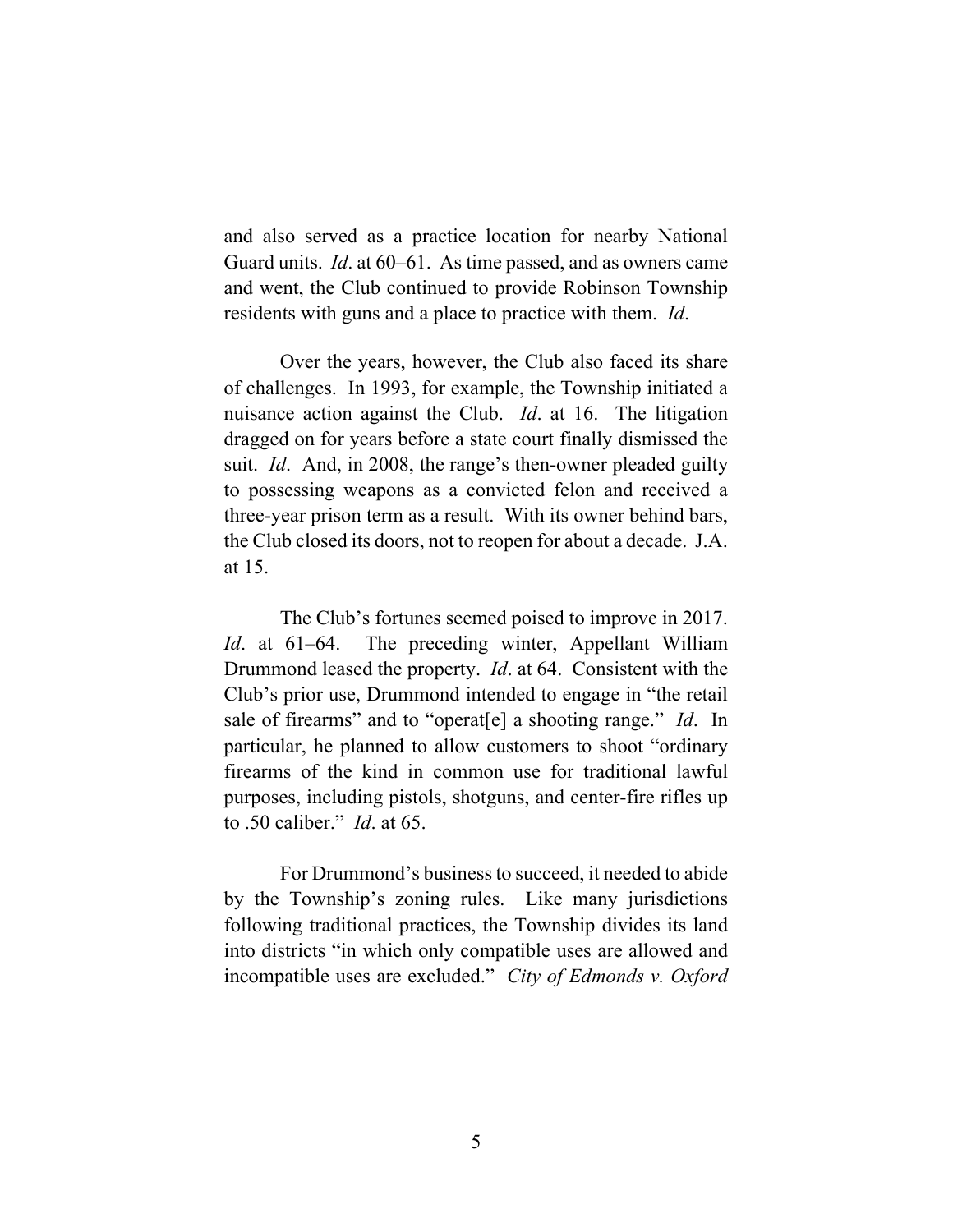*House, Inc.*, 514 U.S. 725, 732 (1995) (citation omitted). At the time Drummond finalized the lease, the Township permitted gun ranges in three types of districts: Both Industrial and Special Conservation districts could host "Shooting Ranges," J.A. at 150–51, and Interchange Business Districts (IBD) could host "Sportsman's Clubs." *See* Zoning Ordinance at Art. II, §§ 311, 601–02 (2017). Although Shooting Ranges and Sportsman's Clubs had different names, the Township held them to the same standards: enforcing safety best practices, minimizing noise, and refraining from serving alcohol during shooting events. *Id*. That, however, was about to change.

## **B. The Revised Zoning Rules**

When the Township's residents learned that Drummond had leased the Club, they "ask[ed] for re-zoning to limit activities at the property." J.A. at 118. More specifically, they complained that renewed "use of high power rifles" at the Club would pose a "nuisance" and a "danger." *Id*. at 118, 121. They therefore pressed the Township's Board of Supervisors to "control[ ]" the Club "through stricter zoning."[1](#page-6-0) *Id*. at 118. For his part, Drummond opposed any re-zoning. *Id*. at 67.

<span id="page-6-0"></span><sup>&</sup>lt;sup>1</sup> Drummond asserts that a "vendetta" motivated the Township to implement stricter zoning rules. Opening Br. at 2.But as Drummond's counsel acknowledged at oral argument, the Township's intent plays no part in our analysis of his facial Second Amendment claims.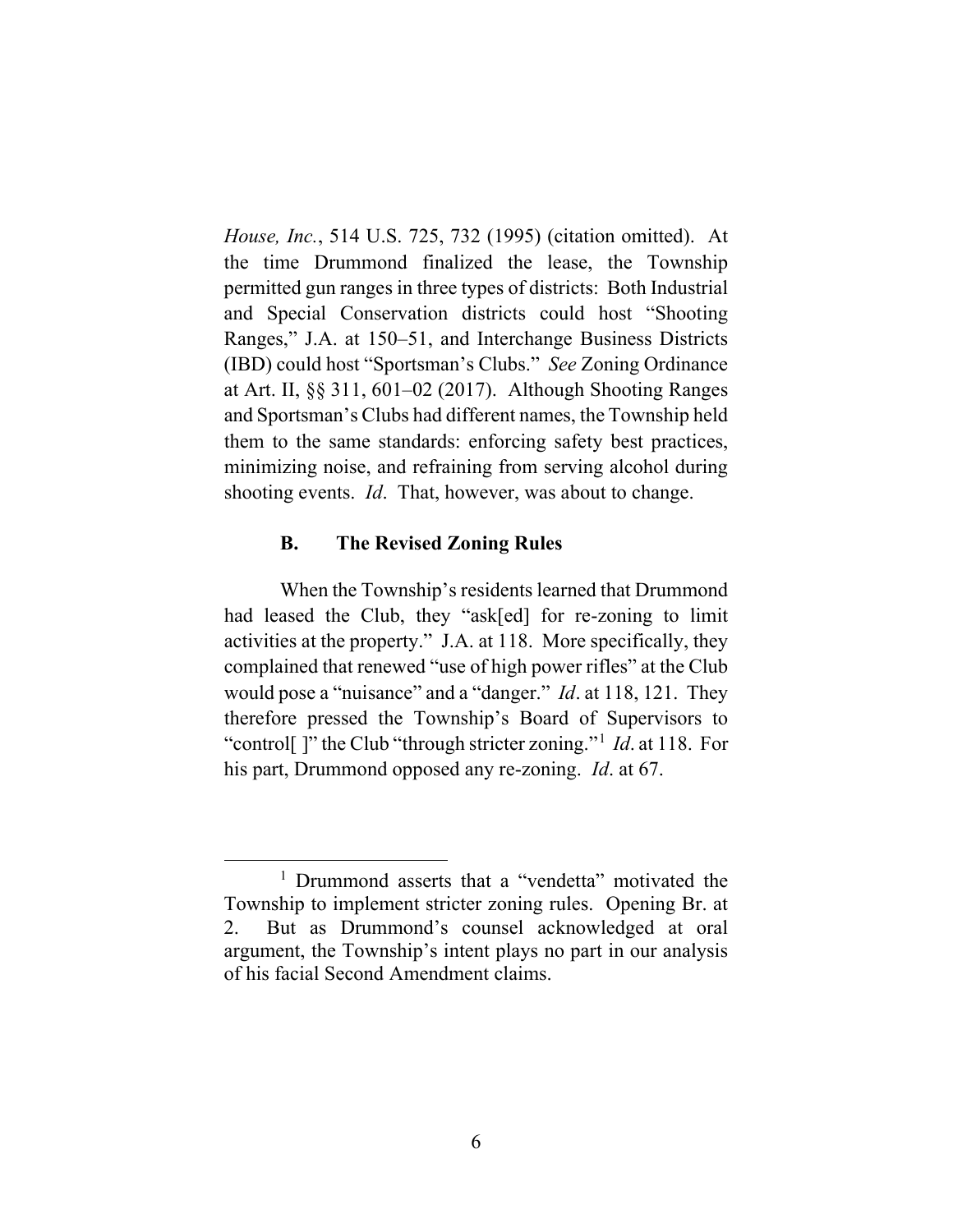The Board nonetheless voted to amend the rules governing Sportsman's Clubs in IBD districts, a category that covers the land Drummond leased. *Id*. at 124. According to a preamble prepared by the Board, the amendment's purpose was "to avoid nuisances and to provide for and protect the public health, safety and welfare." *Id*. To that end, the Board instituted two changes that form the subject of this appeal: $2$ 

- **The Rim-Fire Rifle Rule:** Whereas the old version of the ordinance allowed Sportsman's Clubs to organize center-fire rifle practice (as did Drummond's lease), the new version limits Clubs to "pistol range, skeet shoot, trap and skeet, and rimfire rifle[]" practice. *Id*. at 125.
- **The Non-Profit Ownership Rule:** In contrast to prior rules, which did not distinguish between forprofit and non-profit entities, the ordinance now defines a "Sportsman's Club" as a "nonprofit entity formed for conservation of wildlife or game, and to provide members with opportunities for hunting, fishing or shooting." J.A. at 124.

<span id="page-7-0"></span><sup>2</sup> The Board also switched Sportsman's Clubs from a "permitted use" to a "conditional use." *Id*. at 127–28. Drummond challenges this change in his complaint, but his appeal focuses on the non-profit and rim-fire rifle rules, so we do the same.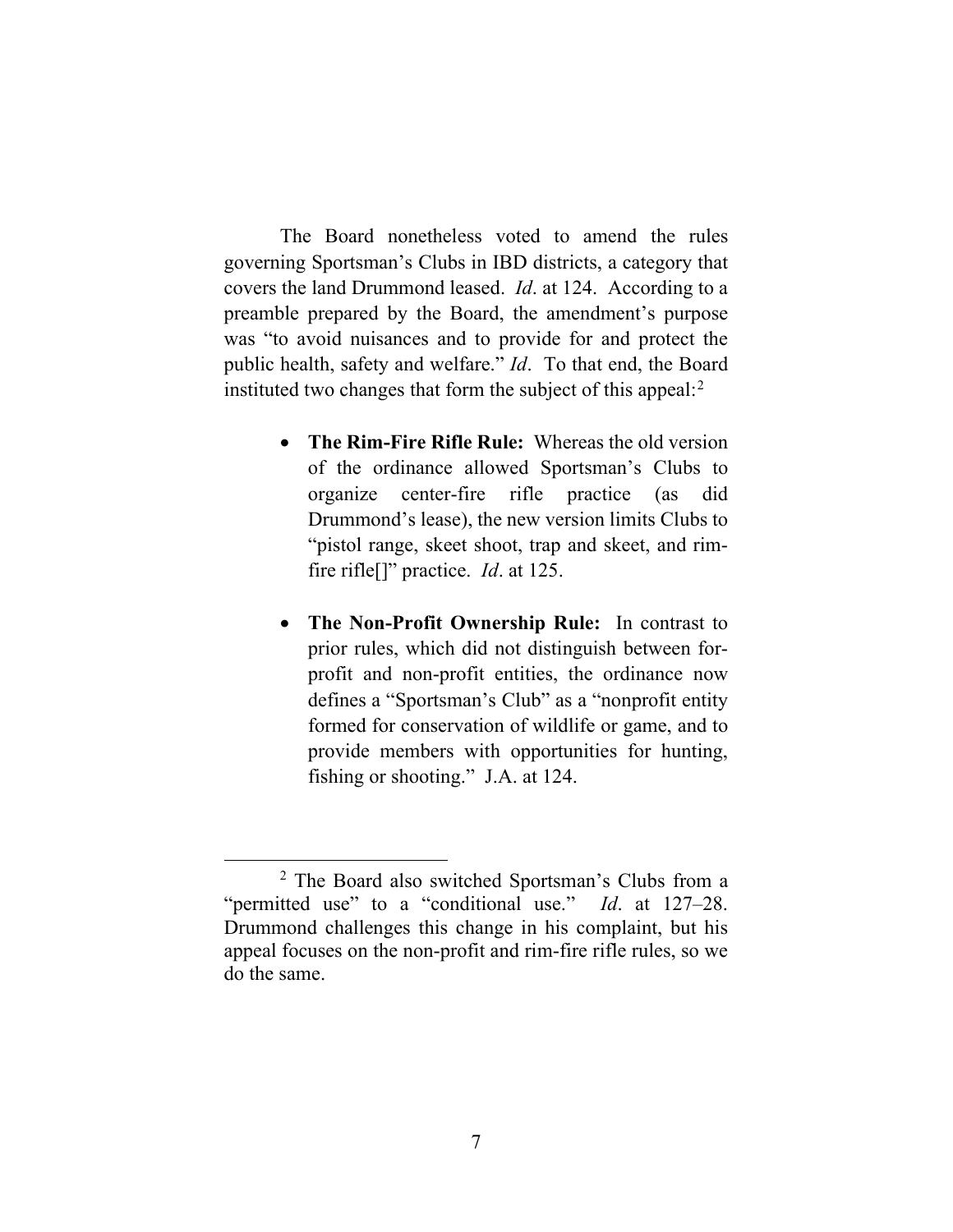When the Board imposed these limits on gun ranges in IBD districts, it left intact the permissive rules governing gun ranges in Industrial and Special Conservation districts. *Id*.

## **C. Resort to the Courts**

This case began in 2018 and remains at the pleading stage, yet has come before us once already. Soon after the Township amended the ordinance, Drummond filed suit.<sup>[3](#page-8-0)</sup> He did not assert that the rim-fire and non-profit rules injure him in his capacity as the operator of a gun range. Instead, he claimed that the rules restrict his customers' efforts to acquire firearms and maintain proficiency in their use. *See Drummond v. Twp. of Robinson*, 784 F. App'x 82, 84 (3d Cir. 2019) [hereinafter *Drummond I*]. So he challenged the ordinance as facially unconstitutional and requested a preliminary injunction barring the Township from enforcing it.

Once Drummond submitted his complaint, the Township moved to dismiss. In probing the plausibility of Drummond's Second Amendment claims, the District Court invoked the two-step framework articulated in *United States v. Marzzarella*, 614 F.3d 85, 89 (3d Cir. 2010). Step One asks if a law implicates the right to bear arms; if the answer is yes, Step Two subjects the law to heightened scrutiny. *Id*. Because

<span id="page-8-0"></span><sup>&</sup>lt;sup>3</sup> The complaint also raised a Due Process claim, an Equal Protection claim, and several as-applied Second Amendment claims, but the District Court dismissed all of those claims, and we previously affirmed those aspects of its order. *See Drummond v. Twp. of Robinson*, 784 F. App'x 82, 83–84 (3d Cir. 2019) [hereinafter *Drummond I*].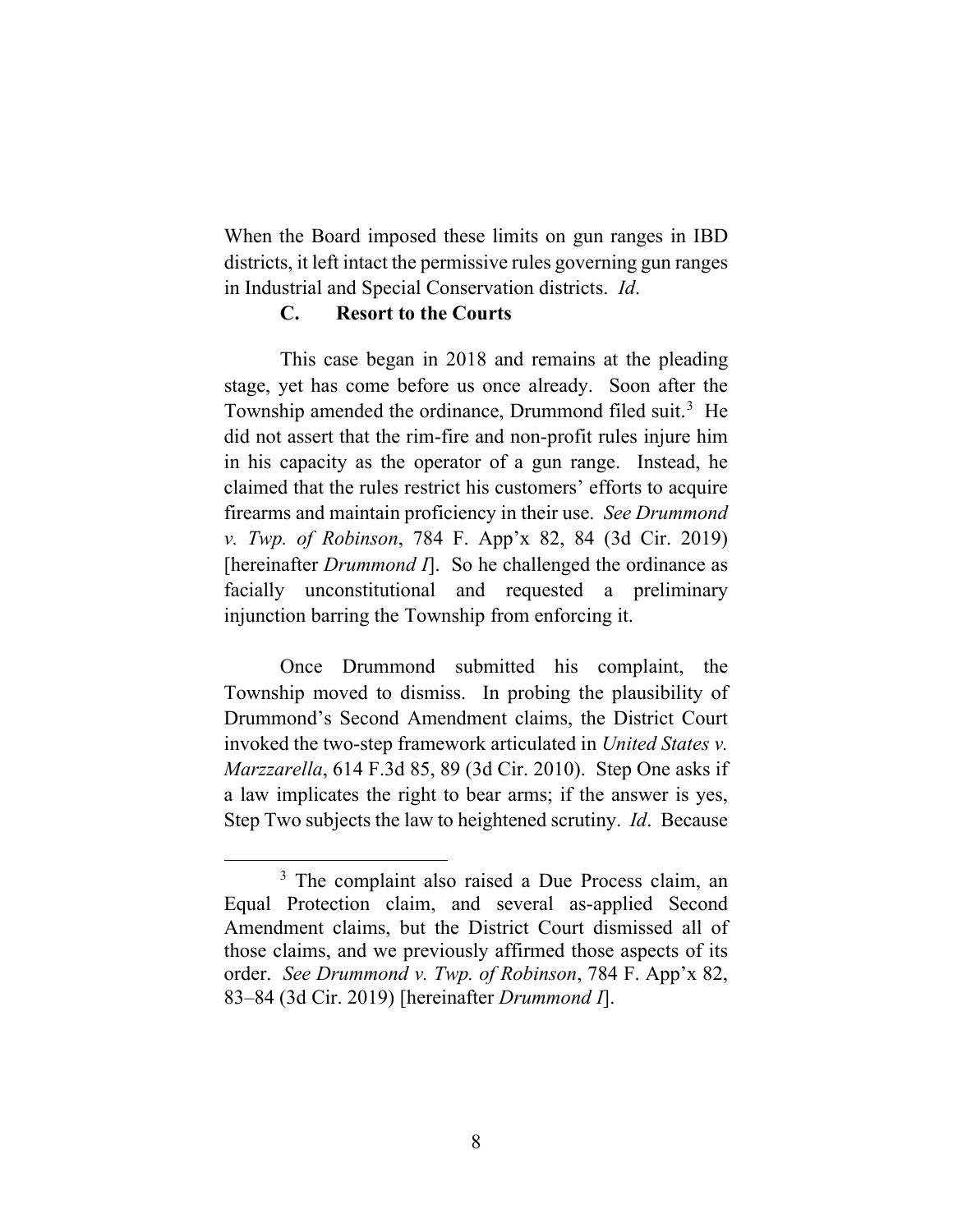the Court determined that the challenged rules fall outside the right's scope, it dismissed the complaint and denied the preliminary injunction motion as moot.

But when Drummond appealed to us, we reversed. We explained that *Marzzarella* Step One demands a "textual and historical" inquiry, and that the District Court had inadvertently "skipped" that step. *Drummond I*, 784 F. App'x at 84. Without taking a position as to the proper resolution of Steps One or Two, we remanded for the District Court to revisit its Second Amendment analysis.

After our mandate issued, three months passed. In the interim, neither Drummond nor the Township requested a status hearing, filed any motions, or otherwise acknowledged our order. Nor did the District Court avail itself of supplemental briefing or argument. Instead, it *sua sponte*  reconsidered and granted the Township's motion to dismiss.

This time, the Court found that the Township's ordinance burdens conduct within the Second Amendment's scope, satisfying *Marzzarella* Step One. The Court went on to hold, however, that Drummond's Second Amendment claims fail at Step Two. Even though no discovery had taken place, the Court concluded that "the fit between the [challenged] regulations and the Township's objective is reasonable." *Id*. at 663. So the District Court again dismissed the complaint.

Now before our Court for a second time, Drummond urges us to vacate the dismissal order, to enter a preliminary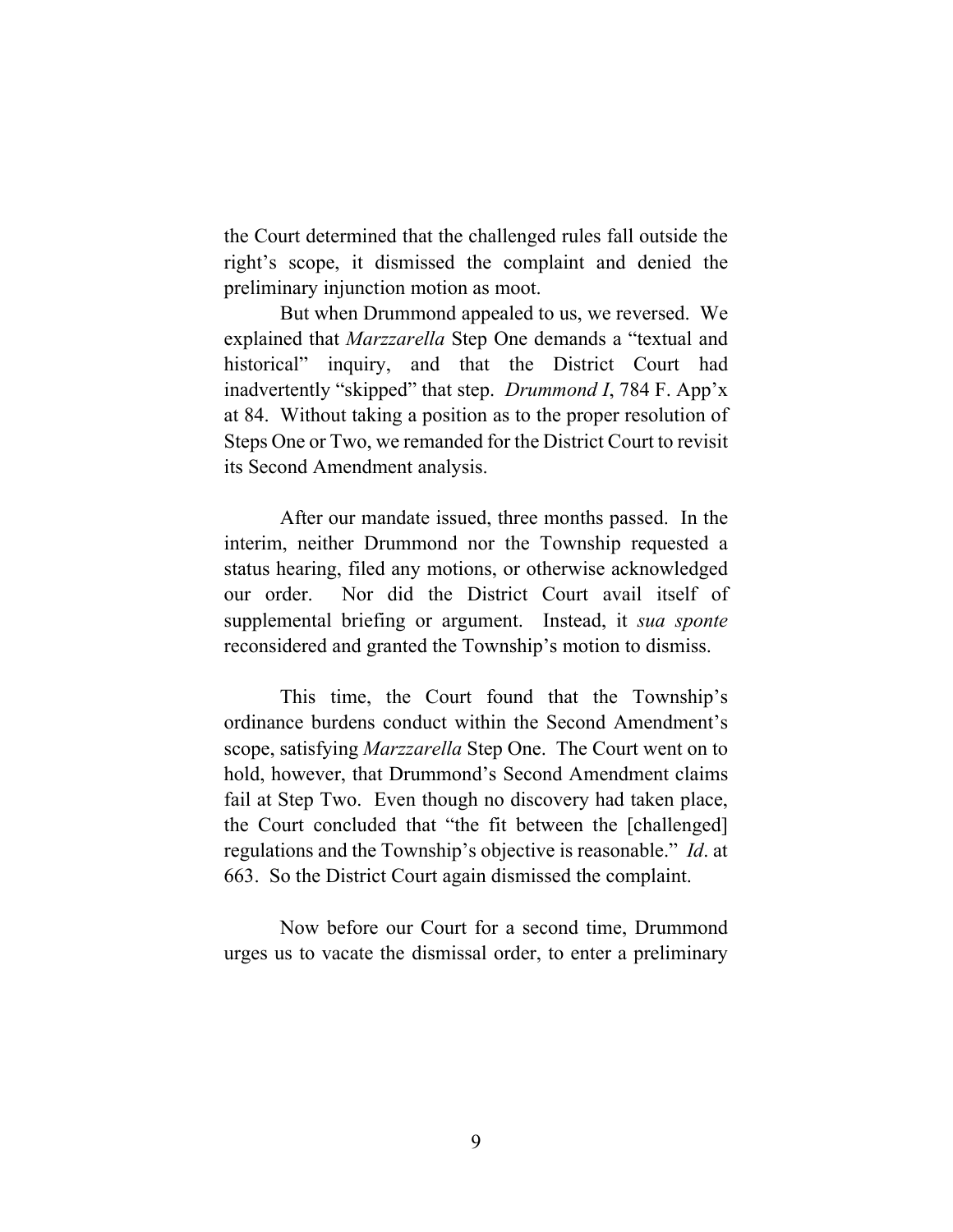injunction preventing the Township from enforcing the ordinance, and to reassign this case to another district judge.

## **II. Motion to Dismiss[4](#page-10-0)**

The central question presented is whether Drummond plausibly alleges that the Township's rules contradict the Second Amendment. To answer that question, we proceed in three steps. First, we distill constitutional commands from *District of Columbia v. Heller*, the North Star guiding our Second Amendment jurisprudence. Second, applying those commands, we hold that the Township's ordinance implicates the right to bear arms and must therefore face heightened scrutiny. Finally, we explain why the Township cannot overcome that scrutiny at the pleading stage.<sup>[5](#page-10-1)</sup>

<span id="page-10-1"></span><sup>5</sup> Drummond challenges the Township's ordinance as applied to him, but we affirmed the District Court's ruling that the as-applied challenge was unripe because Drummond never gave "the local zoning hearing board the opportunity to review the zoning officer's decision." *Drummond I*, 784 F. App'x at 83 n.1 (citation omitted). We are now dealing with a facial challenge to the ordinance. But the distinction between facial and as-applied claims "goes to the breadth of the remedy

<span id="page-10-0"></span><sup>4</sup> The District Court retained jurisdiction under 28 U.S.C. § 1331, and we wield jurisdiction under 28 U.S.C. § 1291. We exercise plenary review over a district court's dismissal of claims under Rule 12(b)(6), *Geness v. Cox*, 902 F.3d 344, 353–54 (3d Cir. 2018), accepting the complaint's factual allegations as true and construing them in the light most favorable to the nonmoving party, *Weimer v. Cty. of Fayette*, 972 F.3d 177, 180 (3d Cir. 2020).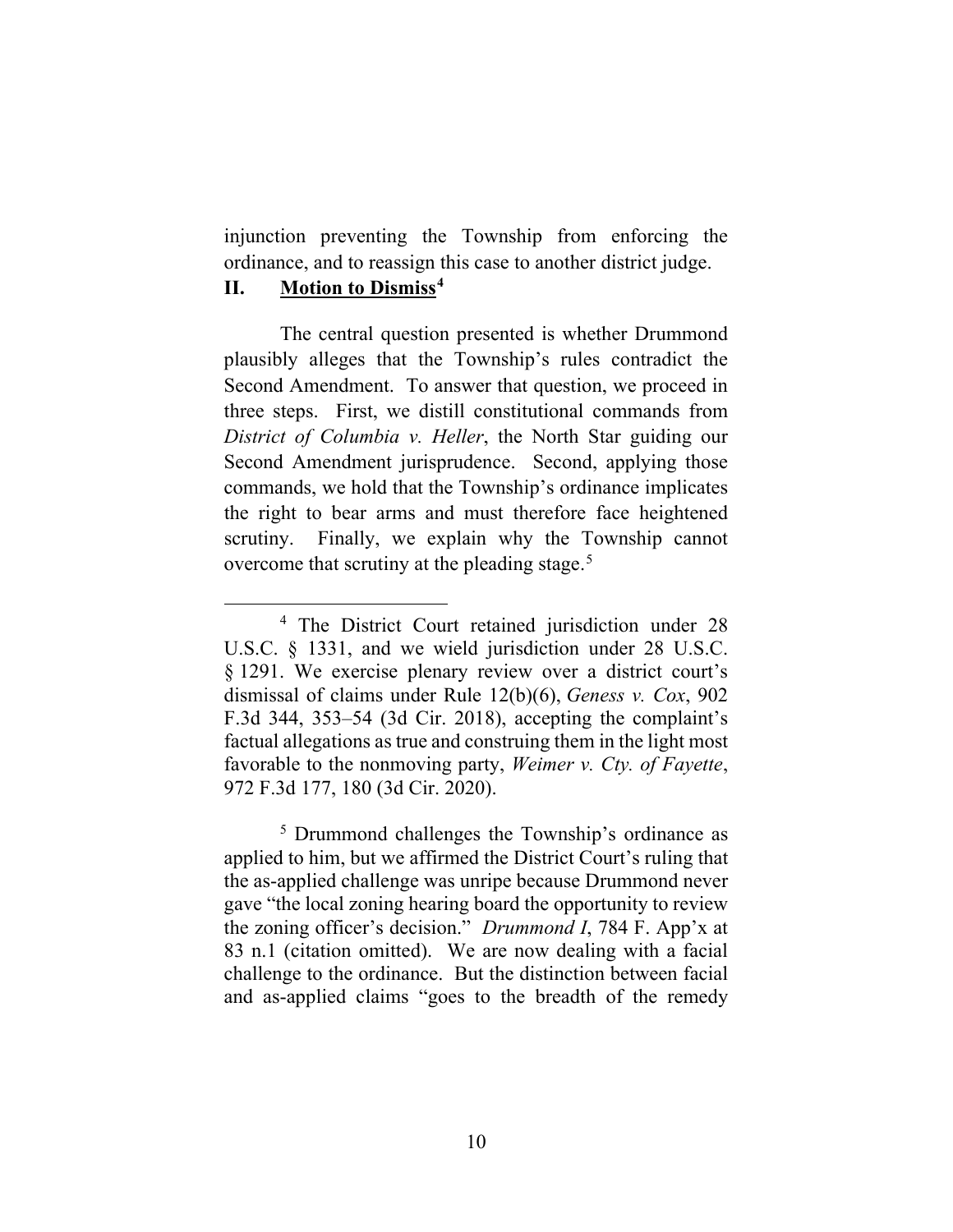#### **A.** *Heller***'s Teachings**

Before addressing Drummond's claim, we review the lessons laid down by *Heller*. Its core insight is by now familiar: The Second Amendment enshrines an "individual right to possess and carry weapons in case of confrontation." *Heller*, 554 U.S. at 592. That right, like most rights, "is not unlimited." *Id*. at 626. Indeed, *Heller* approved several categories of gun regulations as consistent with the right to bear arms. *See id*. at 626–27. Rather than elaborate the Second Amendment's "full scope," *id*., however, the Court left it to future cases to discern "additional classes of [lawful] restrictions," *Marzzarella*, 614 F.3d at 93.

But while *Heller* does not reveal all of the right's limits, it shows us how to find them. Here, as in other aspects of its analysis, it draws on free speech doctrine. In First Amendment cases, the Supreme Court defines categorical exceptions—for "obscenity," "defamation," and "fraud," for example—by looking to "historical evidence" and "long-settled tradition[s]." *United States v. Stevens*, 559 U.S. 460, 468–69 (2010). In

employed by the Court, not what must be pleaded in a complaint." *Citizens United v. FEC*, 558 U.S. 310, 331 (2010). For this reason, the Supreme Court typically "consider[s] facial challenges simply by applying the relevant constitutional test to the challenged statute, without trying to dream up whether or not there exists some hypothetical situation in which application of the statute might be valid." *Bruni v. City of Pittsburgh*, 824 F.3d 353, 363 (3d Cir. 2016) (collecting cases). We follow the same approach here.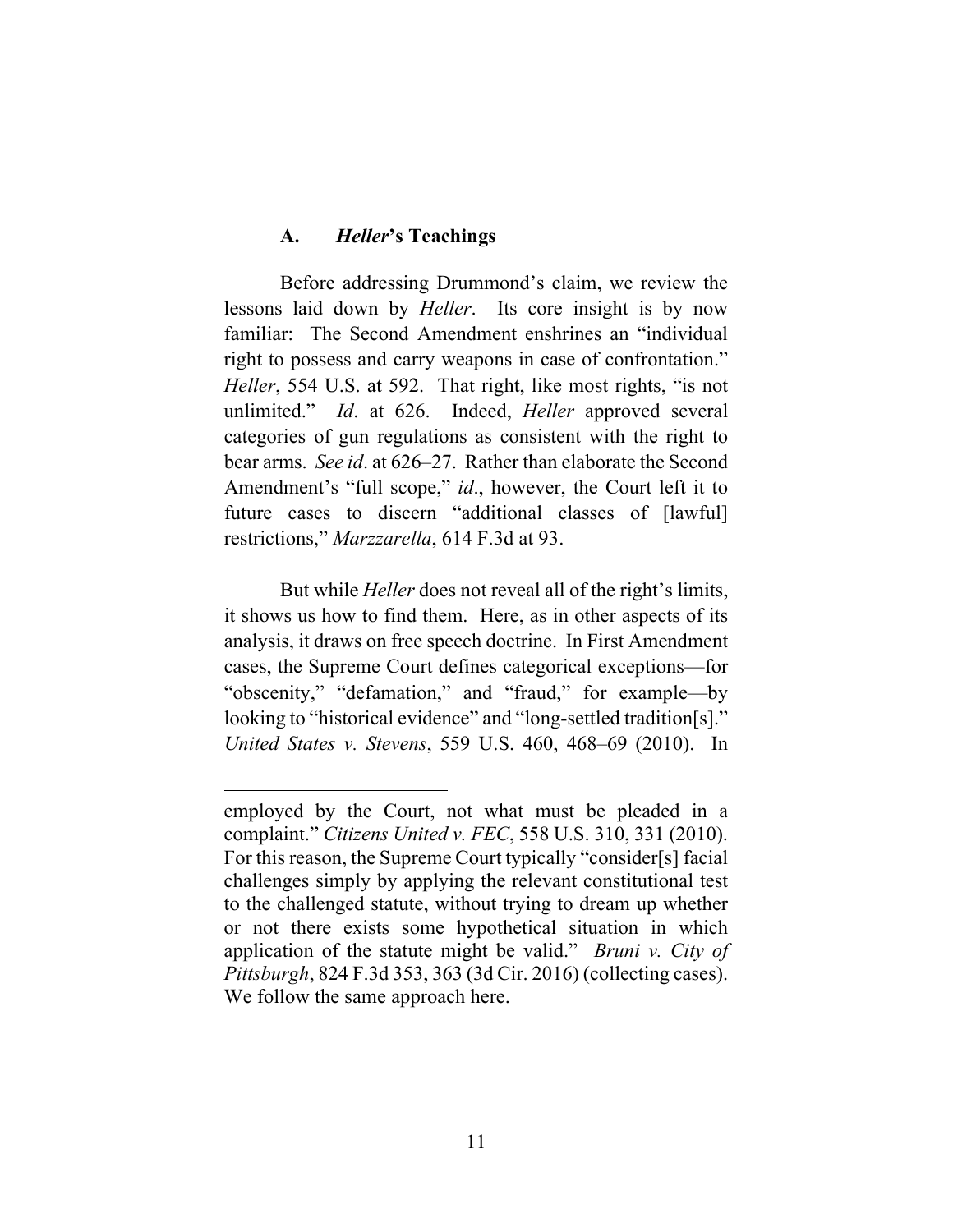Second Amendment cases, likewise, we trace the right's reach by studying the historical record. *Heller*, 554 U.S. at 603.

If this historical inquiry reveals that a law interferes with the Second Amendment, it must satisfy the same type of searching tests we use to safeguard First Amendment freedoms. *Heller* rules out rational-basis review as too feeble to preserve "specific, enumerated right[s,]" like the right to bear arms. *See id*. at 628 n.27. Instead, it requires that challenged laws survive "some form of heightened scrutiny," whether strict or intermediate. *Marzzarella*, 614 F.3d at 96. By subjecting gun regulations to these robust tests, we respect the Court's mandate to "elevate[ ] above all other interests the right of law-abiding, responsible citizens to use arms in defense of hearth and home." *Heller*, 554 U.S. at 635.

The two-step *Marzzarella* framework incorporates these insights. Consistent with *Heller*, Step One ensures that when we sketch the right's scope, our inquiry remains rooted in historical practices. *See Marzzarella*, 614 F.3d at 91. And, also consistent with *Heller*, Step Two establishes that when a rule restricts the right, it must endure either strict or intermediate scrutiny as we articulated those tests in *Marzzarella*. *See id*. at 97. In adapting those tests for new Second Amendment domains, we may look to free speech cases for guidance. *See Marzzarella*, 614 F.3d at 96–97; 99; *Ass'n of N.J. Rifle & Pistol Club, Inc. v. Att'y Gen.*, 910 F.3d 106, 123–24 n.28 (3d Cir. 2018). With these lessons in mind, we turn to Drummond's claim.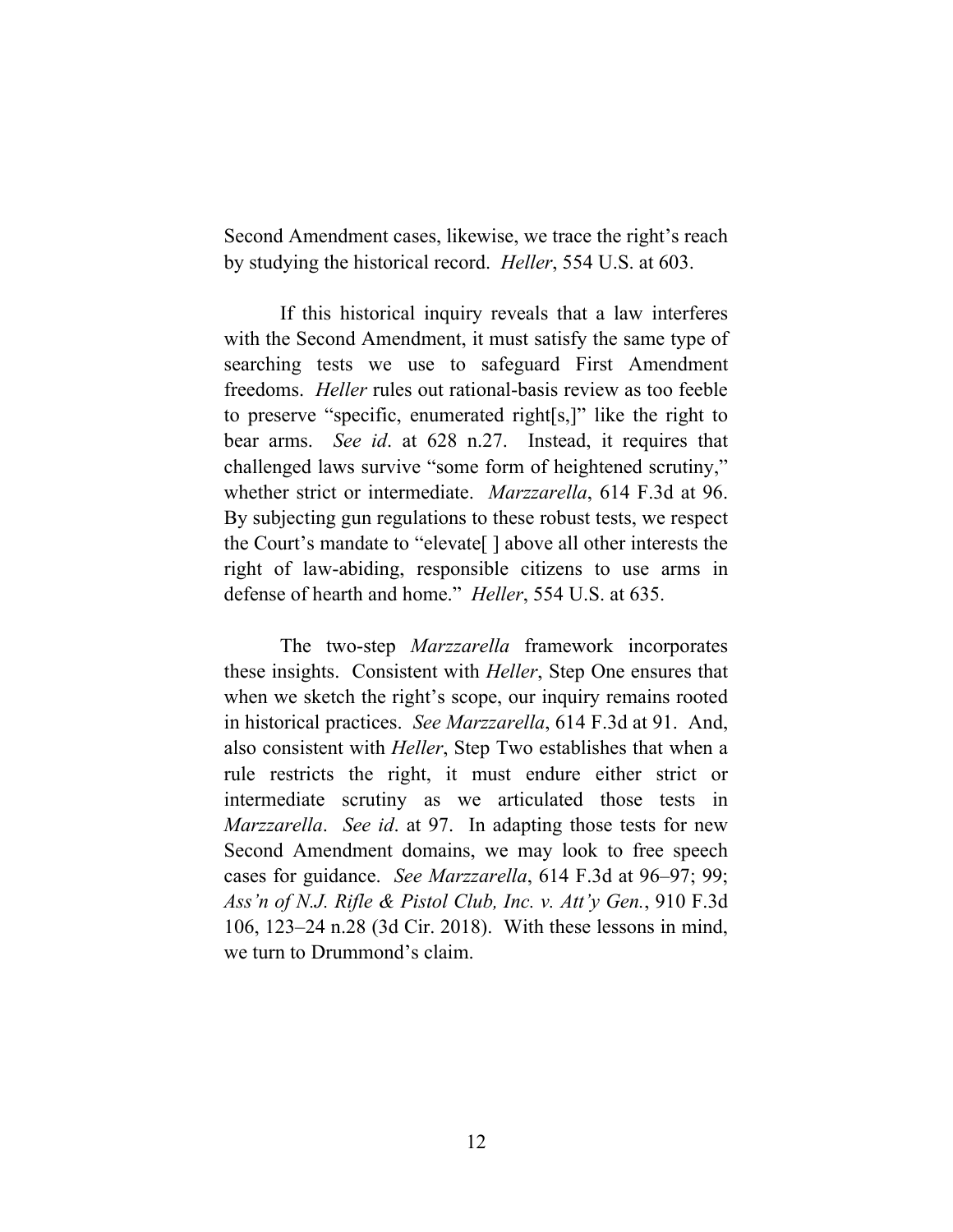#### **B.** *Marzzarella* **Step One**

Our task today is to apply *Heller*'s familiar approach in an unfamiliar setting. Until now, neither the Supreme Court nor our Court has confronted a Second Amendment claim challenging a restriction on firearms purchase or practice. Following *Heller*'s lead, we do not explore this "entire field" today. 554 U.S. at 635. Rather, we survey only the historical terrain necessary to settle whether the specific rules Drummond challenges fall within "exceptions to the Second Amendment guarantee." *Marzzarella*, 614 F.3d at 91. In the discussion below, we clarify the historical question before us and then show why the challenged rules trigger heightened scrutiny. $6$ 

The key to implementing *Heller* is deciding how closely a contemporary rule must resemble its traditional counterparts. If we approve only those rules that mirror "precise foundingera analogue[s]," *Nat'l Rifle Ass'n of Am., Inc. v. Bureau of Alcohol, Tobacco, Firearms & Explosives*, 700 F.3d 185, 196 (5th Cir. 2012), we risk compelling governments to confront "new weapons or modern circumstances" with old playbooks,

<span id="page-13-0"></span><sup>6</sup> The Township declined to take a position as to *Marzzarella* Step One, but we address it here because it represents "a threshold question [of law] necessary to a proper analysis." *Tenafly Eruv Ass'n, Inc. v. Borough of Tenafly*, 309 F.3d 144, 158 n.15 (3d Cir. 2002); *cf. McCullen v. Coakley*, 573 U.S. 464, 478 (2014) ("[W]e think it unexceptional to perform the first part of a multipart constitutional analysis first.").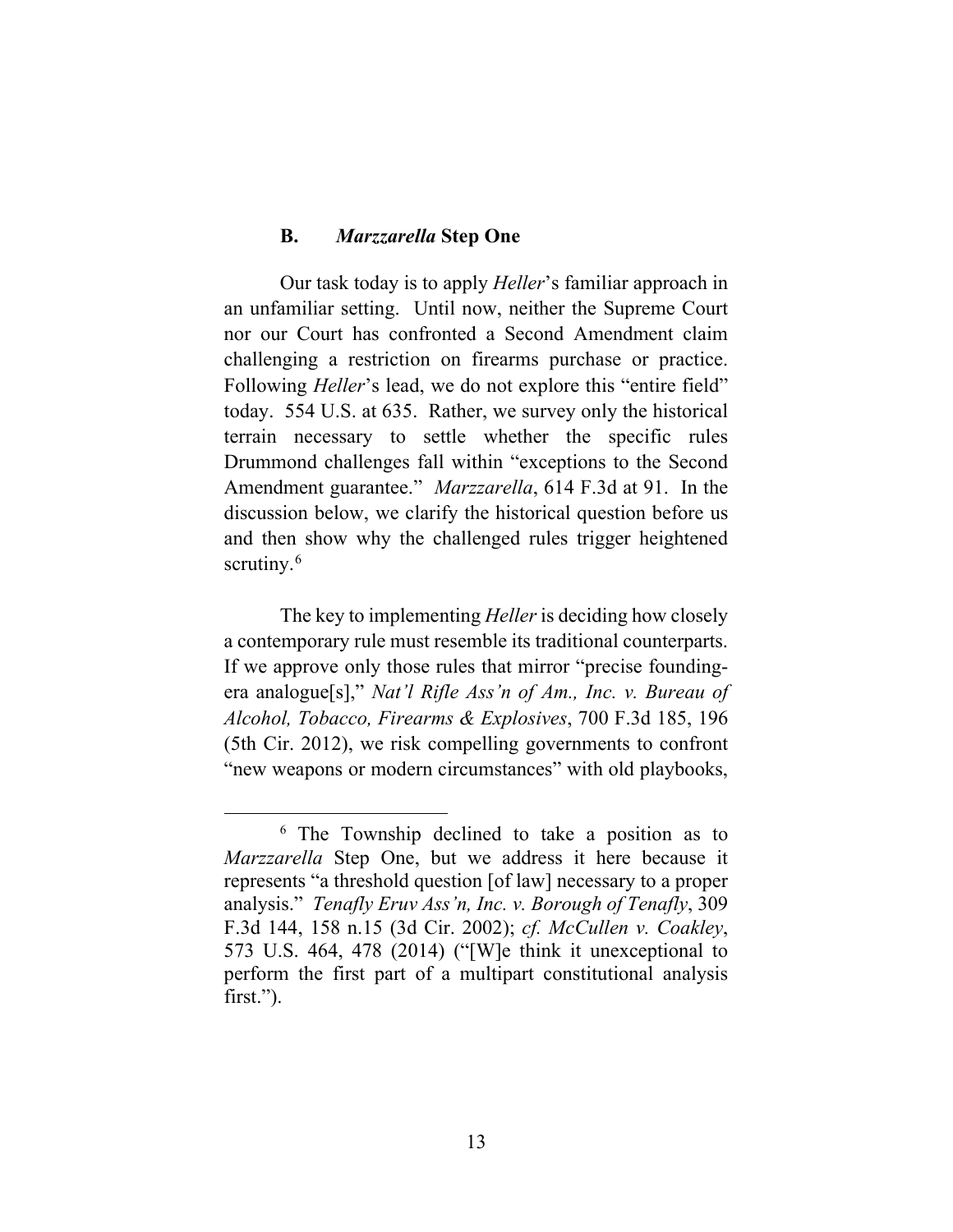*Heller v. District of Columbia*, 670 F.3d 1244, 1275 (D.C. Cir. 2011) [hereinafter *Heller II*] (Kavanaugh, J., dissenting). At the same time, if we uphold every modern law that remotely resembles a historical analogue, we risk endorsing outliers that our ancestors would never have accepted. To steer safely between these twin dangers, courts focus on "whether a particular *type* of regulation has been a 'longstanding' exception to the right." *United States v. Class*, 930 F.3d 460, 465 (D.C. Cir. 2019) (citation omitted).

These principles refine our analytical approach. The question before us is not whether the challenged rules replicate precise historical models. That rigid approach would leave municipal authorities with no room to respond to unique local needs and priorities. *See Nextel W. Corp. v. Unity Twp.*, 282 F.3d 257, 267 (3d Cir. 2002).

Instead, each challenged rule triggers an inquiry into a distinct "*type* of regulation." *Class*, 930 F.3d at 465. For the rim-fire rifle rule, the question is if the Second and Fourteenth Amendments' ratifiers approved regulations barring training with common weapons in areas where firearms practice was otherwise permitted. For the non-profit ownership rule, similarly, the question is if our ancestors accepted prohibitions on the commercial operation of gun ranges in areas where they were otherwise allowed. As it turns out, neither type of regulation rests on deep historical foundations, so both challenged rules attract heightened scrutiny.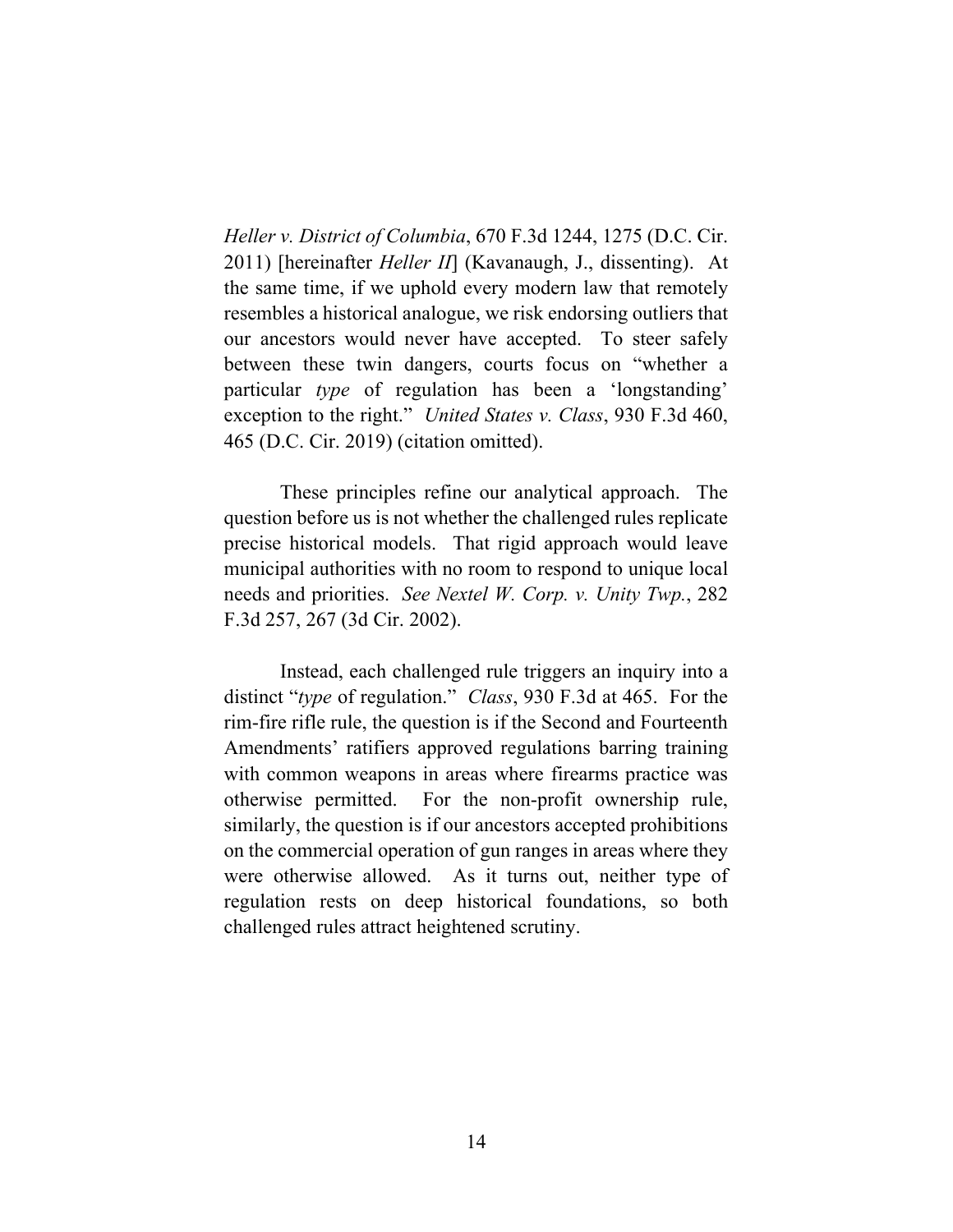Start with the rim-fire rifle rule. In exploring the history of what weapons citizens may carry for self-defense, *Heller* excluded "dangerous and unusual weapons" from the Second Amendment's scope but included "arms in common use" within its protection. 554 U.S. at 627, 624 (internal quotation marks and citation omitted). This "implies a corresponding right to acquire and maintain proficiency" with common weapons. *Ezell v. City of Chicago*, 651 F.3d 684, 704 (7th Cir. 2011) [hereinafter *Ezell I*]. A right to bear those weapons, after all, "wouldn't mean much without the training and practice that make [them] effective." *Id*.

A similar distinction arises from a review of historical practices. The only remotely analogous traditional rules that we have found regulated gunpowder sales. For instance, antebellum New Hampshire barred the sale of gunpowder "in any highway . . . or on any wharf, or on parade or common," while postbellum Nebraska limited the sale of more than a pound of "gunpowder or guncotton." *Compare* 1825 N.H. Laws 74, An Act to Regulate the Keeping and Selling, and the Transporting of Gunpowder, ch. 61, § 5, *with* 1895 Neb. Laws 233, Revised Ordinances of Lincoln, Neb., ch. 14, art. XXV, § 1[7](#page-15-0).<sup>7</sup> These examples confirm that restrictions on "dangerous" and unusual weapons"—in this case, large amounts of gunpowder—pose no Second Amendment problem. *Caetano* 

<span id="page-15-0"></span><sup>7</sup> As *Heller* observed, sources from "the period *after* [an amendment's] enactment" often provide a "critical tool of constitutional interpretation." 554 U.S. at 605 (emphasis added).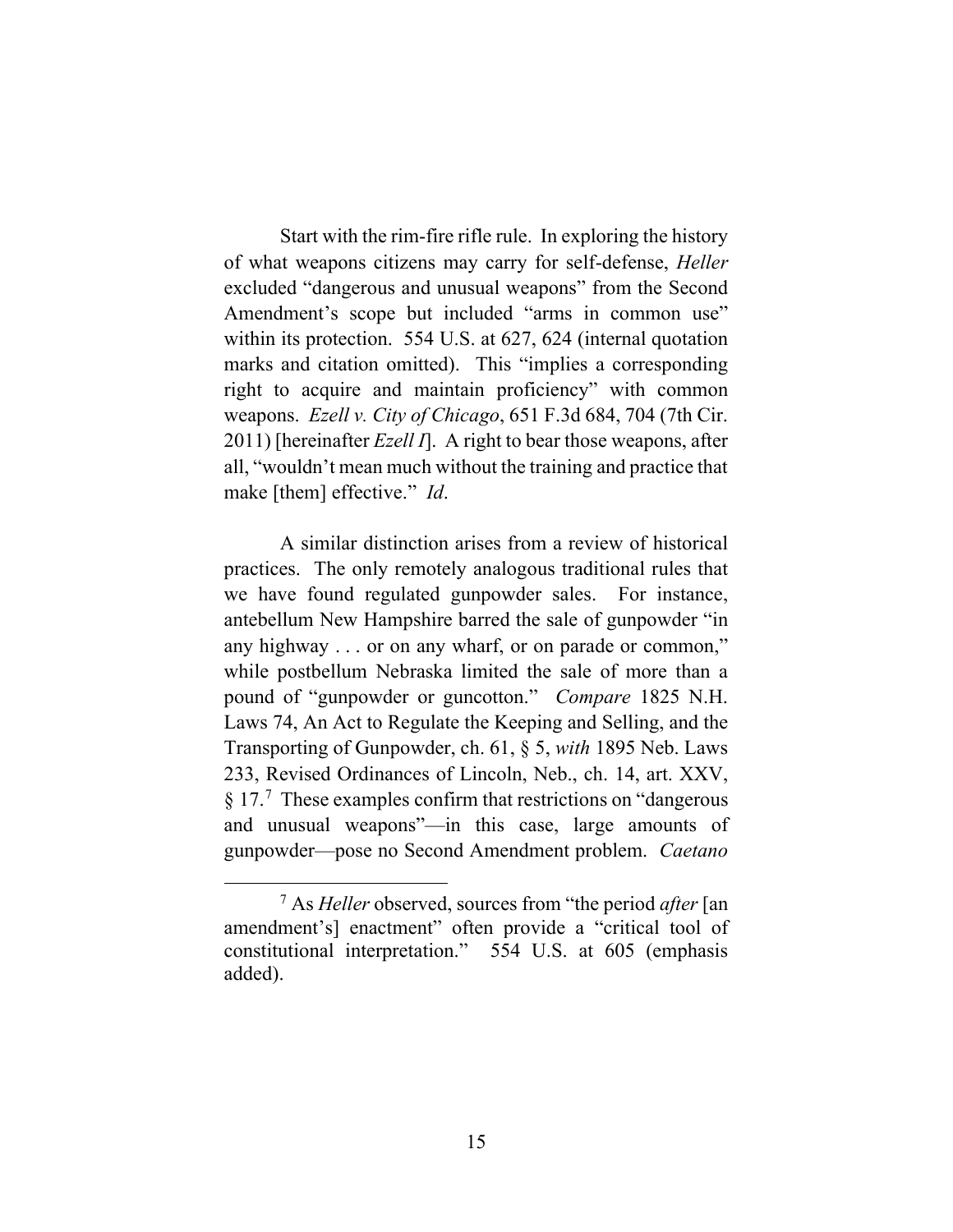*v. Massachusetts*, 577 U.S. 411, 412 (2016) (per curiam) (citation omitted). That principle provides no support to the Township here, however, because center-fire weapons have remained in common use since shortly after the Civil War. *See Hubbell v. United States*, 20 Ct. Cl. 354, 369 (1885).

The non-profit ownership rule suffers from a similar lack of historical foundations. In essence, this rule prevents businesses in certain areas from selling guns or range time at a profit. But we have previously concluded that a categorical exception for rules "prohibiting the commercial sale of firearms" would be "untenable" in light of *Heller*. *Marzzarella*, 614 F.3d at 92 n.8. It is no surprise, then, that a search for historical parallels comes up short. Neither the Township nor its Amici have identified any persuasive analogies. Nor have we.

Perhaps the closest comparison—and it is not especially close—is to rules restricting who could purchase weapons. Some Colonial and Reconstruction Era governments made it illegal to sell guns to enslaved or formerly enslaved people and members of Native American tribes. [8](#page-16-0) *See Nat'l Rifle Ass'n*, 700 F.3d at 200 (collecting examples); *Teixeira v. Cnty. of Alameda*, 873 F.3d 670, 685 (9th Cir. 2017) (same). What defeats this analogy, however, is that historical rules kept

<span id="page-16-0"></span><sup>8</sup> As then-Judge Barrett once observed, "[i]t should go without saying that such race-based exclusions would be unconstitutional today." *Kanter v. Barr*, 919 F.3d 437, 458 n.7 (7th Cir. 2019) (Barrett, J., dissenting).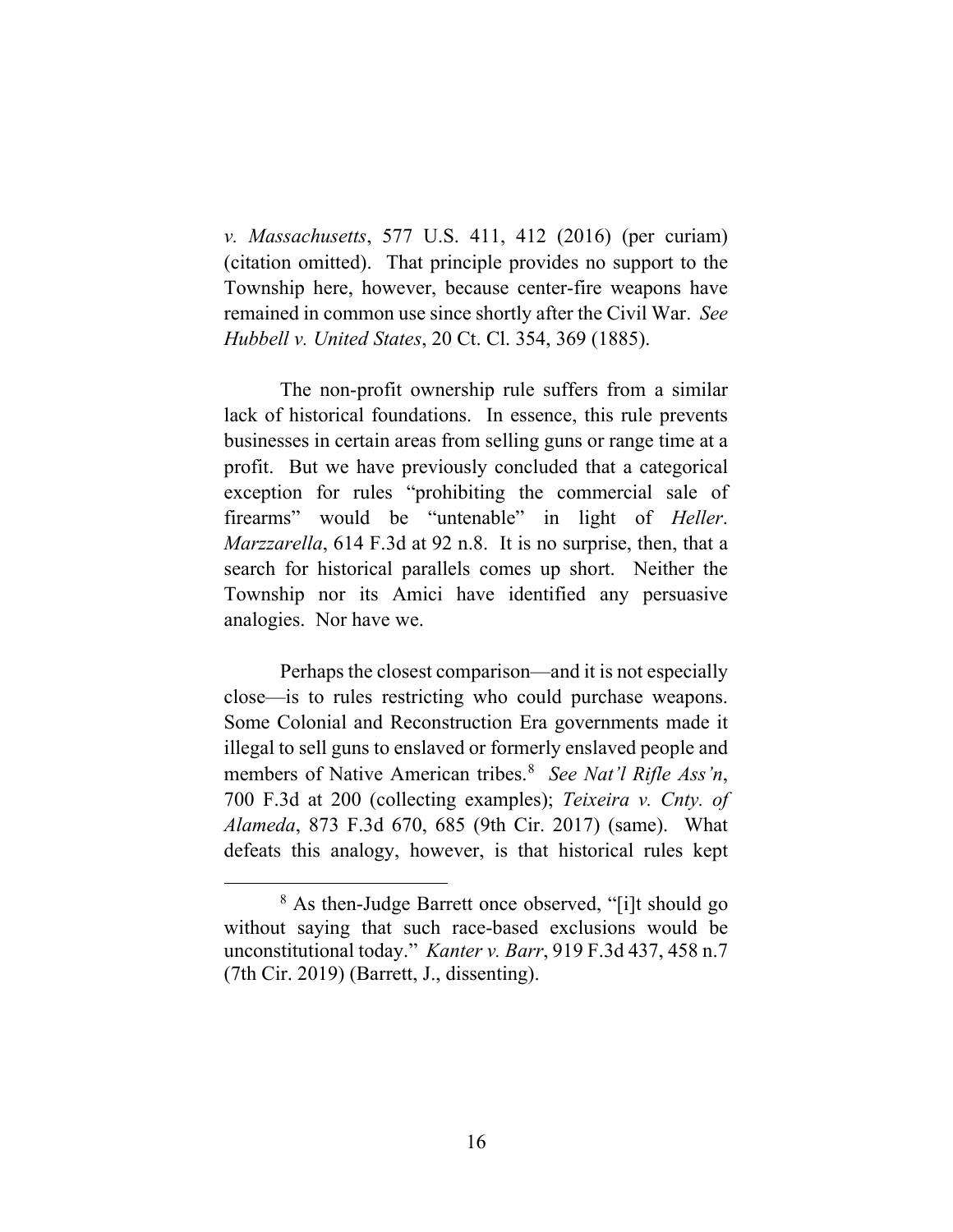weapons out of the hands of certain *buyers*, while the nonprofit ownership rule aims to reduce *sellers*' commercial gain. Were we to conflate these distinct types of regulations, we would read the historical record more loosely than *Heller* allows.

This is not to say that rules restricting firearms purchase and practice to zoning districts compatible with those uses trigger heightened scrutiny. That aspect of the Township's ordinance, like the "longstanding prohibitions" *Heller* approved, rests on deep historical roots. 554 U.S. at 626. To borrow an example cited by the Seventh Circuit, Colonial Boston made it illegal to practice anywhere other than "at the lower End of [Boston] Common" or "from the Several Batteries." Act of May 28, 1746, ch. X, *in* Acts and Laws of the Massachusetts Bay 208 (Kneeland ed. 1746) (cited in *Ezell I*, 651 F.3d at 705). Other Founding Era cities likewise forbade firearms purchase and practice in populated places.<sup>[9](#page-17-0)</sup> Similar rules—in the form of Euclidean zoning ordinances—have been widespread for at least a century. *See Vill. of Euclid v. Ambler Realty Co.*, 272 U.S. 365, 386–87 (1926).

<span id="page-17-0"></span><sup>9</sup> *See, e.g.*, 1788-1801 Ohio Laws 42, An Act for Suppressing and Prohibiting Every Species of Gaming for Money or Other Property, and for Making Void All Contracts and Payments Made in Furtherance Thereof, ch. 13, § 4 (prohibiting firearms practice within "one quarter mile" of "the nearest building"); Samuel Ames, The Revised Statutes of the State of Rhode Island, at 204–05 (1857) (excluding "rifle galler[ies]" from "the compact part of the city").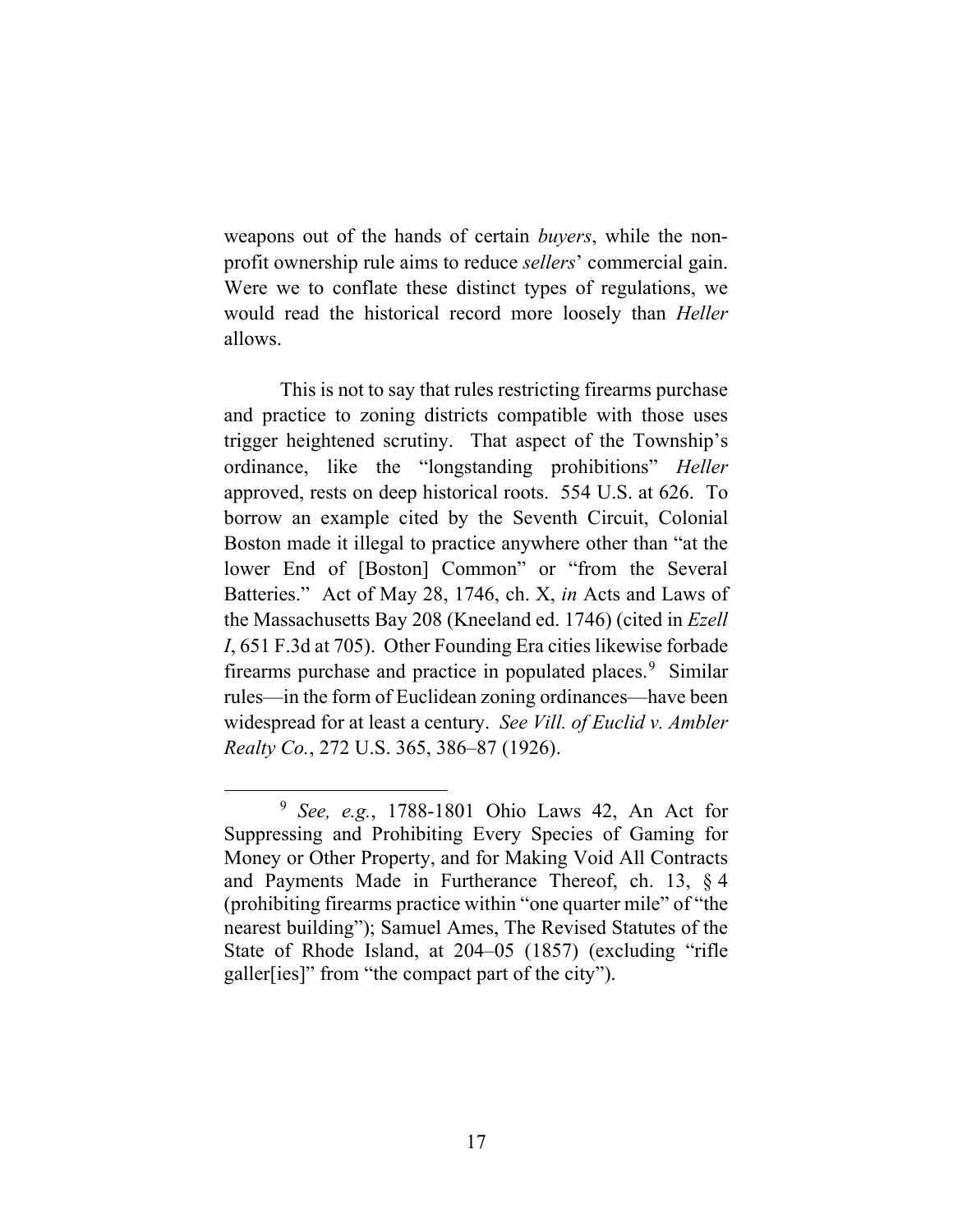The Township's ordinance deviates from this historical paradigm. True, the ordinance shares some features with traditional antecedents: It divides the Township into districts, excludes firearms purchase and practice from residential areas, and designates certain areas for center-fire practice and commercial ranges.[10](#page-18-0) But the principle that emerges from First Amendment cases—*Heller*'s favored constitutional analogy is that the presence of ordinary restrictions in some places cannot excuse extraordinary restrictions in others.<sup>11</sup> Thus, if

<span id="page-18-0"></span> $10$  In defending its ordinance, the Township invites us to take judicial notice of search results showing that about a dozen gun stores operate in or near the Township. But at the pleading stage, we consider "only the allegations contained in the complaint, exhibits attached to the complaint and matters of public record." *Schmidt v. Skolas*, 770 F.3d 241, 249 (3d Cir. 2014) (citations omitted). None of those categories cover the search results.

<span id="page-18-1"></span><sup>&</sup>lt;sup>11</sup> On a related front, Amicus Giffords Law Center urges us to exempt minimally-burdensome zoning restrictions from Second Amendment scrutiny at Step One regardless of whether they take an unprecedented form. *See* Amicus Giffords Br. at 25–27 (citing *Teixeira*, 873 F.3d at 680).But this proposal ignores the Supreme Court's emphasis on history and tradition and strong preference for "well-defined and narrowly limited" exceptions. *Stevens*, 559 U.S. at 468–69. Amicus's broad, burden-centered standard gives citizens little guidance about what activities merit constitutional protection; deprives governments of notice about which enactments face heightened scrutiny; and threatens the coherence of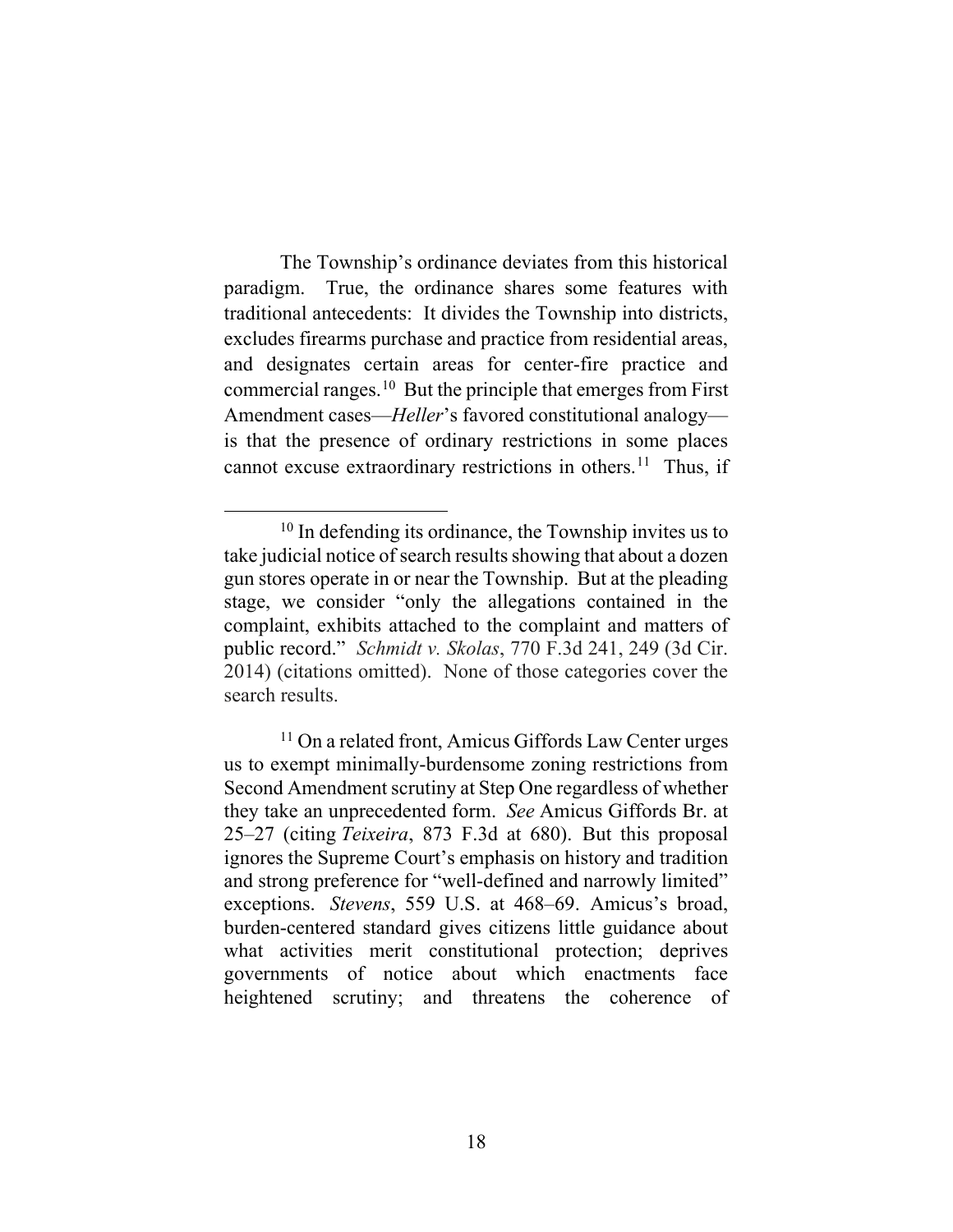we follow the Establishment Clause model by looking to "longstanding history" and "tradition," *Am. Legion v. Am. Humanist Ass'n*, 139 S. Ct. 2067, 2089 (2019), a zoning scheme that combines conventional districting with unconventional rules will, by definition, lack traditional counterparts. And if we borrow instead from free speech doctrine, the availability of alternative districts for firearms purchase and practice will inform our application of heightened scrutiny, but will not justify a categorical exception. *See, e.g.*, *City of Renton v. Playtime Theatres, Inc.*, 475 U.S. 41, 52 (1986). So no matter which First Amendment analogue we choose, immunizing the Township's atypical rules would relegate the Second Amendment to a "secondclass right"—the precise outcome the Supreme Court has instructed us to avoid. *McDonald v. City of Chicago*, 561 U.S. 742, 780 (2010).

# **C.** *Marzzarella* **Step Two**

That brings us to the second and final step in the *Marzzarella* framework. It boils down to two sub-parts. First we decide whether to apply strict or intermediate scrutiny. Then we test if the Township's ordinance passes constitutional muster.[12](#page-19-0) *Marzzarella*, 614 F.3d at 96.

our *Marzzarella* framework, which already accounts for burden at Step Two. We have never endorsed an exception that introduces so much uncertainty about the Second Amendment's scope, and we decline to do so today.<br><sup>12</sup> Drummond insists that our prior order resolved Step

<span id="page-19-0"></span>Two in his favor, and that, in reaching a different result, the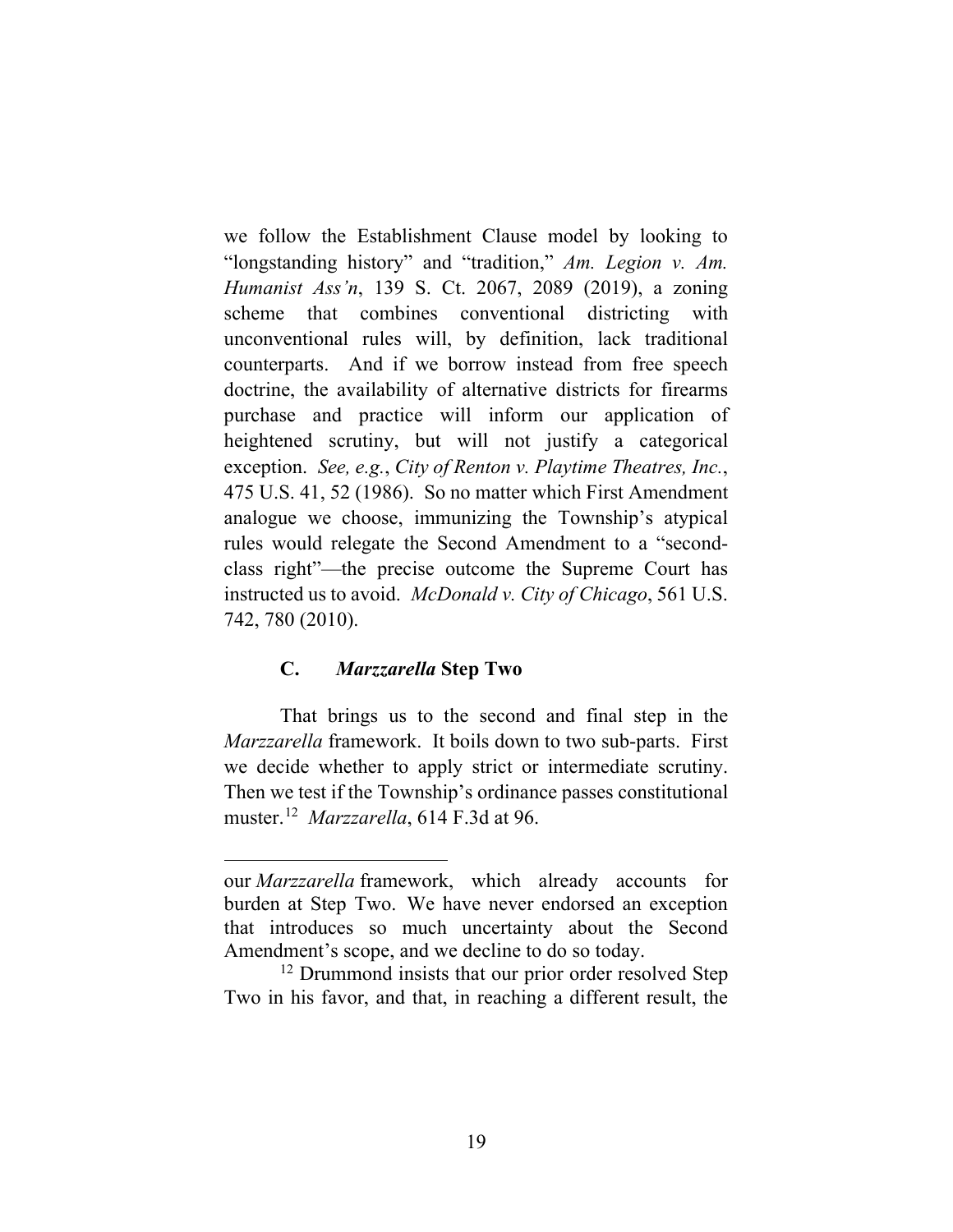#### **1. Intermediate Scrutiny Governs**

The District Court subjected the challenged rules to intermediate scrutiny, the Township urges that we do the same, and Drummond takes no position on the issue. For the reasons below, we agree that intermediate scrutiny represents the right benchmark against which to measure Drummond's claims.

Which type of scrutiny a law attracts depends on whether it invades the Second Amendment's "core." *Marzzarella*, 614 F.3d at 92. At its heart, the Amendment "protects the right of law-abiding citizens to possess nondangerous weapons for self-defense in the home." *Marzzarella*, 614 F.3d at 92 (footnote omitted) (citing *Heller*, 554 U.S. at 635). When a law disables defense at home by banning "arms in common use . . . for lawful purposes," it triggers strict scrutiny. *See Heller*, 554 U.S*.* at 625, 628 (invalidating a categorical ban on "handgun possession in the home"). But when a law limits other uses of firearms, or defense that takes place in public, intermediate scrutiny prevails. *See, e.g.*, *Drake*, 724 F.3d at 436 (applying intermediate scrutiny to public-carry restrictions).

Most purchase and practice restrictions merit intermediate rather than strict scrutiny. In exceptional cases, though, limits on buying and training with weapons in public

District Court defied our mandate. We cannot agree. While we directed the Court to follow *Marzzarella*'s two-step framework, we declined to dictate the outcome of either step. *See Drummond I*, 784 F. App'x at 84.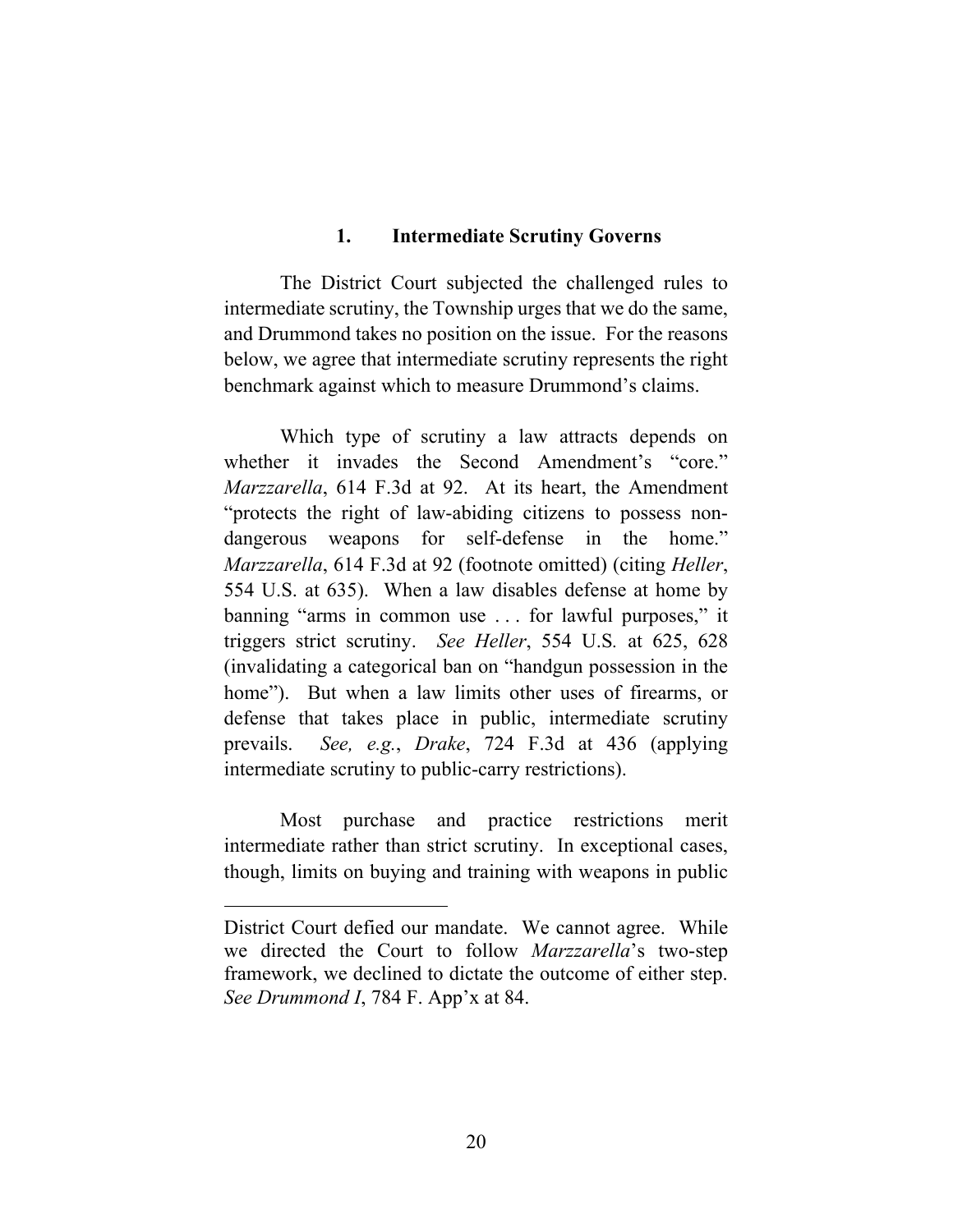pose a "functional[ ] bar" to defense in private. *N.Y. State Rifle & Pistol Ass'n, Inc. v. City of New York*, 883 F.3d 45, 56–57, 59 (2d Cir. 2018), *vacated on other grounds*, 140 S. Ct. 1525 (2020). If a zoning ordinance has the effect of depriving would-be gun owners of the guns and skills commonly used for lawful purposes like self-defense in their homes, strict scrutiny may be warranted.[13](#page-21-0) *See Ass'n of N.J. Rifle & Pistol Clubs*, 910 F.3d at 117. When Chicago enacted a rule "prohibit[ing] all firing ranges in the city," for example, the Seventh Circuit enforced an especially "rigorous" form of intermediate scrutiny, "if not quite 'strict scrutiny.'" *Ezell I*, 651 F.3d at 690, 708.

In contrast to Chicago's "total ban," the Township's ordinance preserves avenues for citizens to acquire weapons and maintain proficiency in their use. *Id*. at 690. It prohibits commercially-operated Sportsman's Clubs, but permits their non-profit counterparts. It forbids center-fire cartridges, but frees citizens to train with other forms of ammunition. And it regulates IBD districts, but opens two other districts to commercial ranges and center-fire rifle training. Because the ordinance stops short of a ban on firearms purchase and

<span id="page-21-0"></span> $13$  This functional approach has been applied both to practice restrictions, *see Ezell v. City of Chicago*, 846 F.3d 888, 894 (7th Cir. 2017) [hereinafter *Ezell II*]; (requiring the government to make target shooting "practicable" for gun owners), and purchase restrictions, *see United States v. Focia*, 869 F.3d 1269, 1286 (11th Cir. 2017) (upholding a prohibition on certain interstate firearm transfers partly because it "only minimally affects the ability to acquire a firearm").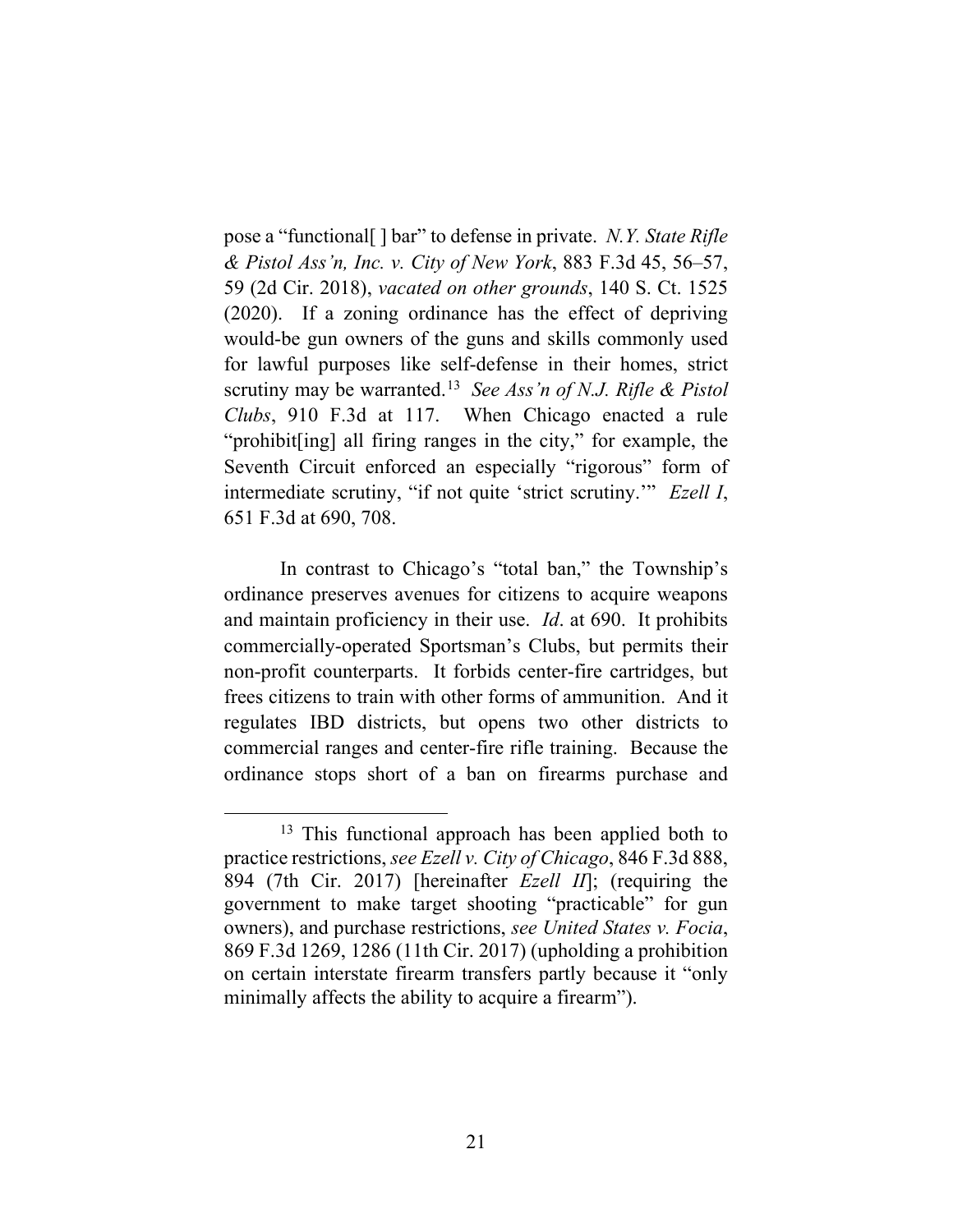practice in the Township, the core right to self-defense emerges intact.

Perhaps reluctant to endorse this approach, Drummond encourages us to equate gun stores with bookstores. When the government restricts what bookstores may sell or display, courts usually apply strict scrutiny, *see Ben Rich Trading, Inc. v. City of Vineland*, 126 F.3d 155, 160 (3d Cir. 1997), and Drummond suggests that we should treat gun stores the same way. But this analogy falls flat: The First Amendment shields bookstores not because they inform readers' speech, but "because [the bookstores] themselves . . . are seen as speaking by distributing material that they want to distribute." Eugene Volokh, *Implementing the Right to Keep and Bear Arms for Self-Defense: An Analytical Framework and a Research Agenda*, 56 UCLA L.REV. 1443, 1545 n.437 (2009). The same cannot be said of gun stores. We know of no court, modern or otherwise, to hold that the Second Amendment secures a standalone right to *sell* guns or range time. *See generally id*. at 1545. And even Drummond does not ask us to go so far.

To sum up: The challenged ordinance steers clear of the Second Amendment's core and thus implicates intermediate scrutiny.

# **2. The Ordinance Plausibly Fails Intermediate Scrutiny**

With the level of scrutiny settled, all that remains is to apply it. We first outline what intermediate scrutiny requires, then show why the challenged rules cannot overcome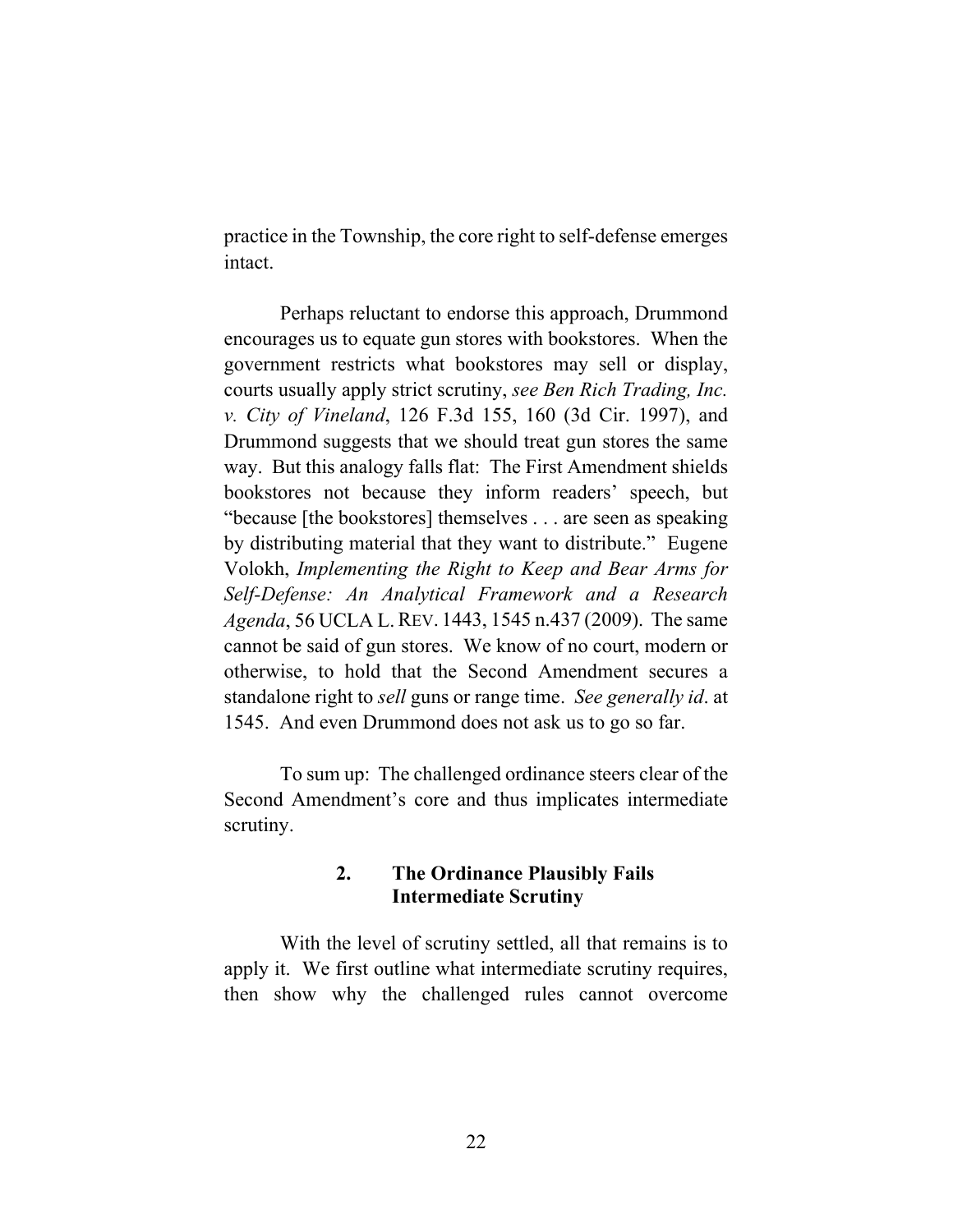intermediate scrutiny at the pleading stage, and finally explain where the Township's counterarguments go awry.<sup>14</sup>

# *a) What Intermediate Scrutiny Requires*

To survive intermediate scrutiny, a law must clear two hurdles. First, it must serve a "significant, substantial, or important" government interest. *Marzzarella*, 614 F.3d at 98 (internal quotation marks and citations omitted). Second, "the fit between the asserted interest and the challenged law" must be "reasonable" and "may not burden more conduct than is reasonably necessary."[15](#page-23-1) *Drake*, 724 F.3d at 436 (internal quotation marks, citation, and brackets omitted). Though we owe "substantial deference" to local zoning decisions, *id*.; *see Bruni v. City of Pittsburgh*, 824 F.3d 353, 370 n.18 (3d Cir. 2016), restrictions on conduct within the scope of the Second Amendment must still satisfy these requirements, *see Ezell v. City of Chicago*, 846 F.3d 888, 896 (7th Cir. 2017) [hereinafter *Ezell II*]; *Turner Broad. Sys. Inc. v. FCC*, 520 U.S. 180, 195

<span id="page-23-0"></span><sup>&</sup>lt;sup>14</sup> Drummond also argues that a prior state court judgment carries a preclusive effect that prevents us from finding in the Township's favor as to Step Two. Because a straightforward application of intermediate scrutiny dictates that we vacate and remand, we see no need to reach this issue.

<span id="page-23-1"></span><sup>&</sup>lt;sup>15</sup> As we recently noted, we have occasionally used the term "substantial fit" rather than "reasonable fit." *See United States v. Boyd*, 999 F.3d 171, 188 n.14 (3d Cir. 2021). To be clear, those terms describe a single standard, which we will reference as the parties do, as the reasonable-fit test.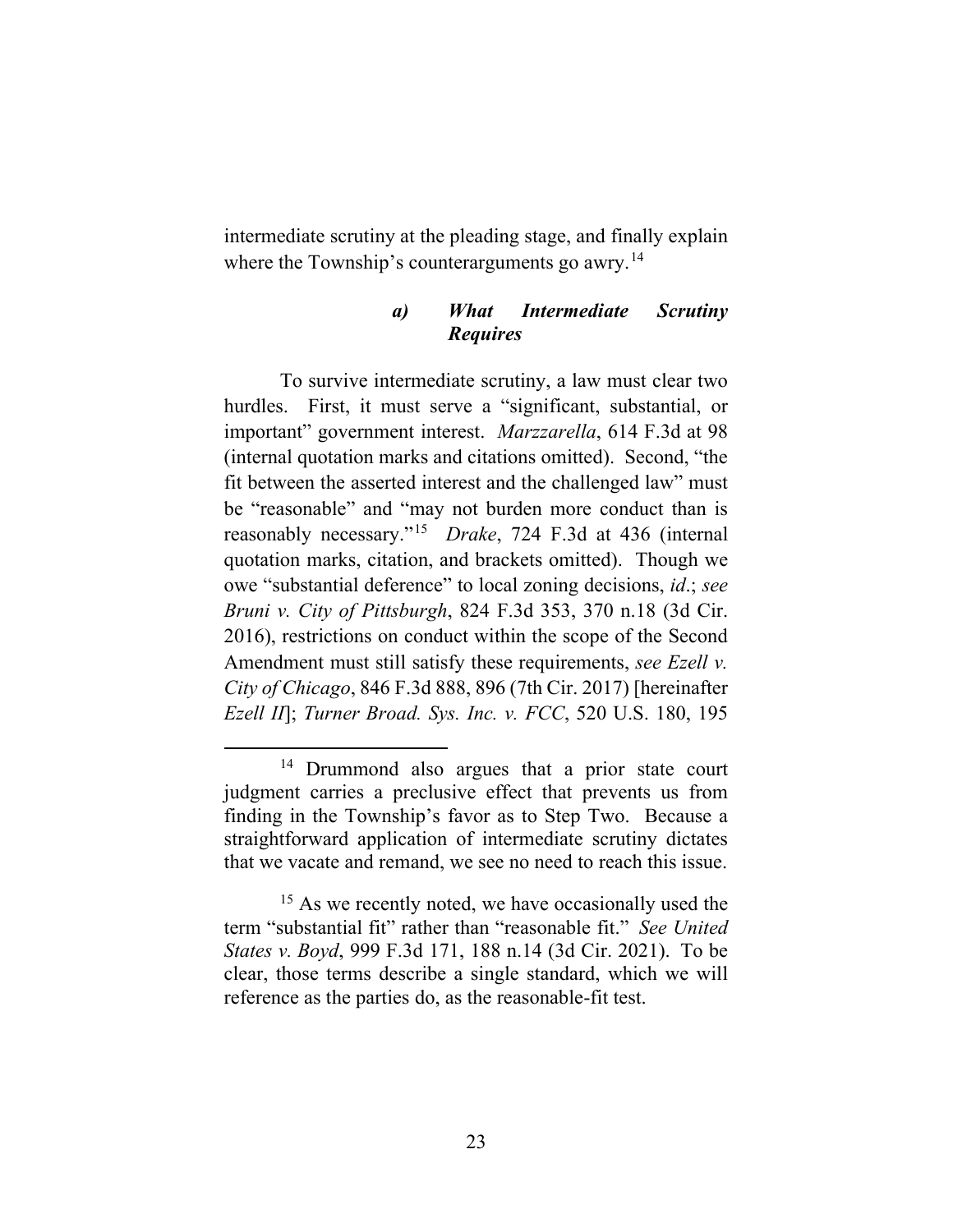(1997) (explaining that courts have an obligation "to assure that, in formulating [their] judgments, [the governing body] has drawn reasonable inferences based on substantial evidence" (citation omitted)).

In applying intermediate scrutiny, the District Court borrowed from First Amendment doctrine. When a free speech plaintiff challenges a time, place, or manner restriction, the government must demonstrate interest, fit, and a third element—that the restriction "leave[s] open ample alternative channels" for speech. *Ward v. Rock Against Racism*, 491 U.S. 781, 791 (1989) (citations omitted). Importing this test and focusing on the alternative-channels element, the District Court found that Drummond failed to "plead any facts regarding the availability or absence of other commercial gun ranges or gun ranges where center-fire rifles may be fired." J.A. at 35. Because of that failure, the Court dismissed Drummond's claims without analyzing fit.

But while the District Court was right to look to free speech cases for guidance, it drew the wrong lessons—or at least incomplete ones. Critically here, our First Amendment jurisprudence makes clear that the government, not the plaintiff, must prove that a challenged law satisfies intermediate scrutiny. *See Bruni*, 824 F.3d at 369. So at *Marzzarella* Step Two, the Township needs to establish fit. When a rule places only a *de minimis* burden on the right to bear arms, it may be clear—even "before any evidence is produced"—that the rule "is reasonably narrowly tailored." *Bruni*, 824 F.3d at 372 n.20; *id*. at 377 n.18 (Fuentes, J.,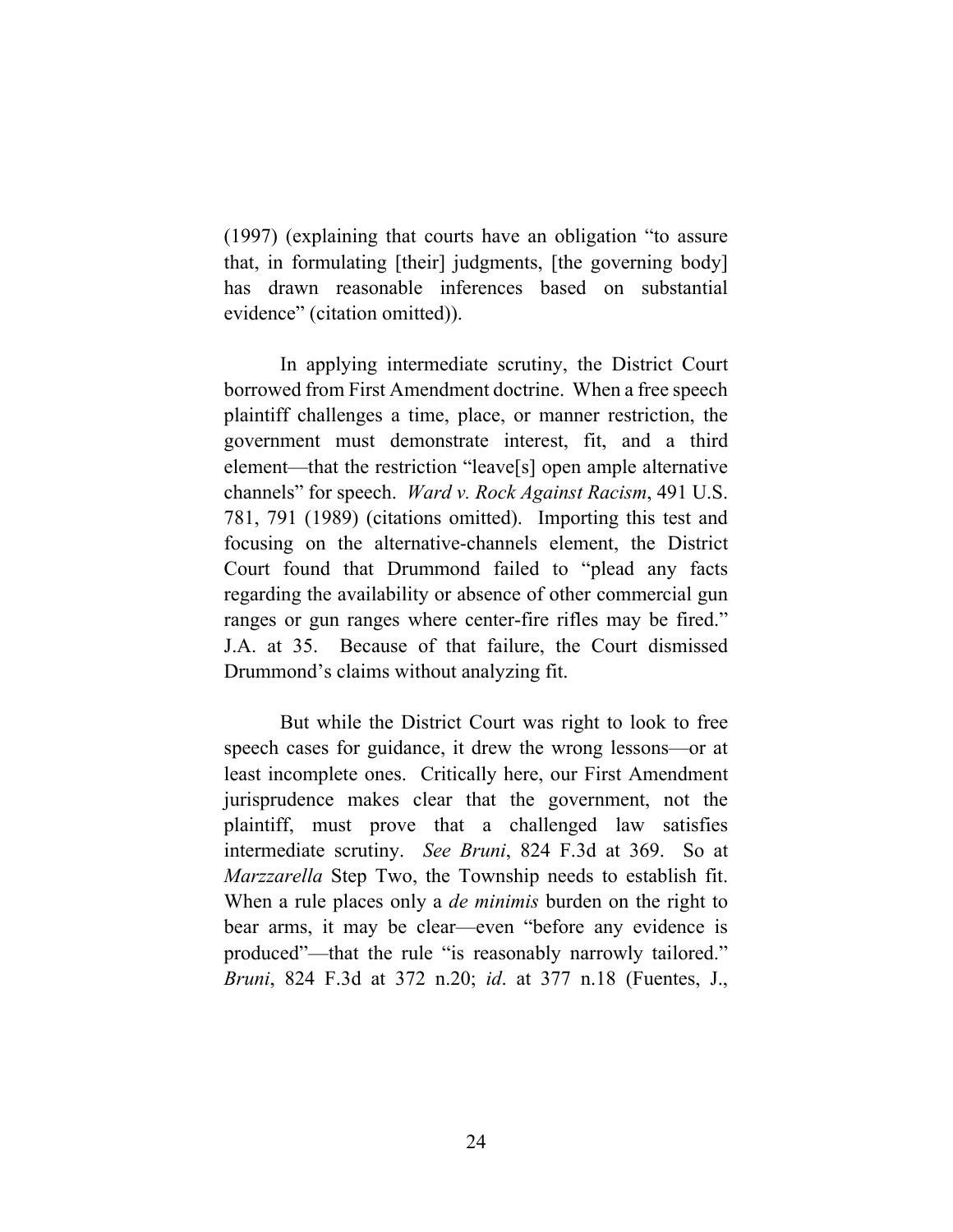concurring). But when a rule imposes a "significant" burden and takes an "exceptional" form, as is true of the challenged rules here, "the government must demonstrate that alternative measures that burden substantially less [protected activity] would fail to achieve [its] interests." *McCullen*, 573 U.S. at 489, 490, 495. By shifting the evidentiary burden from the Township to Drummond, and by performing no analysis of alternatives, the District Court subjected the challenged rules to far less searching scrutiny than our cases command.

## *b) Why the Township Fails to Establish Fit*

For efficiency's sake and for illustrative purposes, we examine the interest and fit elements ourselves, rather than remanding for the District Court to do so. At the outset, there is no doubt that the ordinance promotes a substantial government interest. It aims to advance "public health, safety and welfare," J.A. at 124, controlling cases treat those interests as important, *see Drake*, 724 F.3d at 437; *United States v. Salerno*, 481 U.S. 739, 748–49 (1987), and Drummond does not dispute this point.<sup>16</sup> That the Township's "asserted interests are important in the abstract does not mean, however, that the [challenged zoning] rules will in fact advance those

<span id="page-25-0"></span><sup>&</sup>lt;sup>16</sup> The District Court also decided that "nuisance prevention" was an important government objective. J.A. at 10. Without any analysis or at least additional factual details identifying the nature of the alleged nuisance, a generic "nuisance prevention" label does not, in and of itself, establish a threat to public safety or any other important government objective.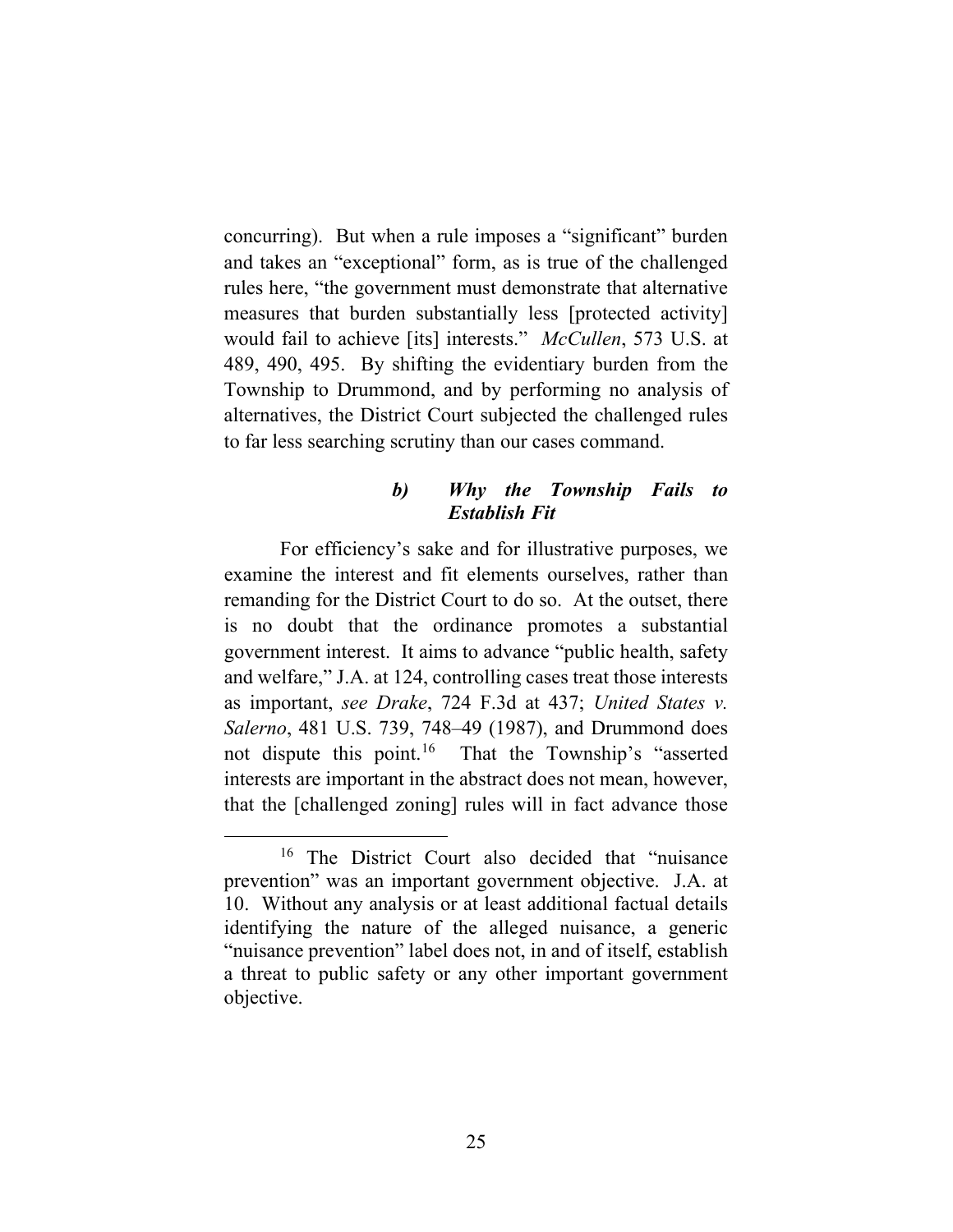interests." *Phillips v. Borough of Keyport*, 107 F.3d 164, 174– 75 (3d Cir. 1997) (citation omitted). The Township "must do more than simply 'posit the existence of the disease sought to be cured.'" *Id*. Instead, it must persuade us that "the recited harms are real, not merely conjectural, and that the regulation will in fact alleviate these harms in a direct and material way." *Id.* That leaves us to focus on the fit between the Township's ends and the means it uses to achieve them.

And therein lies the problem. The first and most important sign that something is amiss comes from the ordinance's outlier status. When a challenged law has few analogues, it raises concern "that the [government] has too readily forgone options that could serve its interests just as well, without substantially burdening" protected conduct. *McCullen*, 573 U.S. at 490. This is such a case. Neither the Township nor its Amici put forward any parallels for the challenged rules, whether in history or in contemporary practice. *See* Section II.B, *supra*. The ordinance's outlier status cannot be decisive, of course, but it does trigger an especially exacting means-ends analysis.

A closer look at the challenged rules reveals serious questions about fit. First consider the rim-fire rifle rule. On the Township's account, this rule prevents the use of powerful ammunition, reducing noise and increasing safety. But as the Township admitted at oral argument, this theory is just that: A theory, unsupported by evidence. *See Ezell II*, 846 F.3d at 896. And even if it were otherwise, the Township would still need to show it "seriously considered" more targeted tools for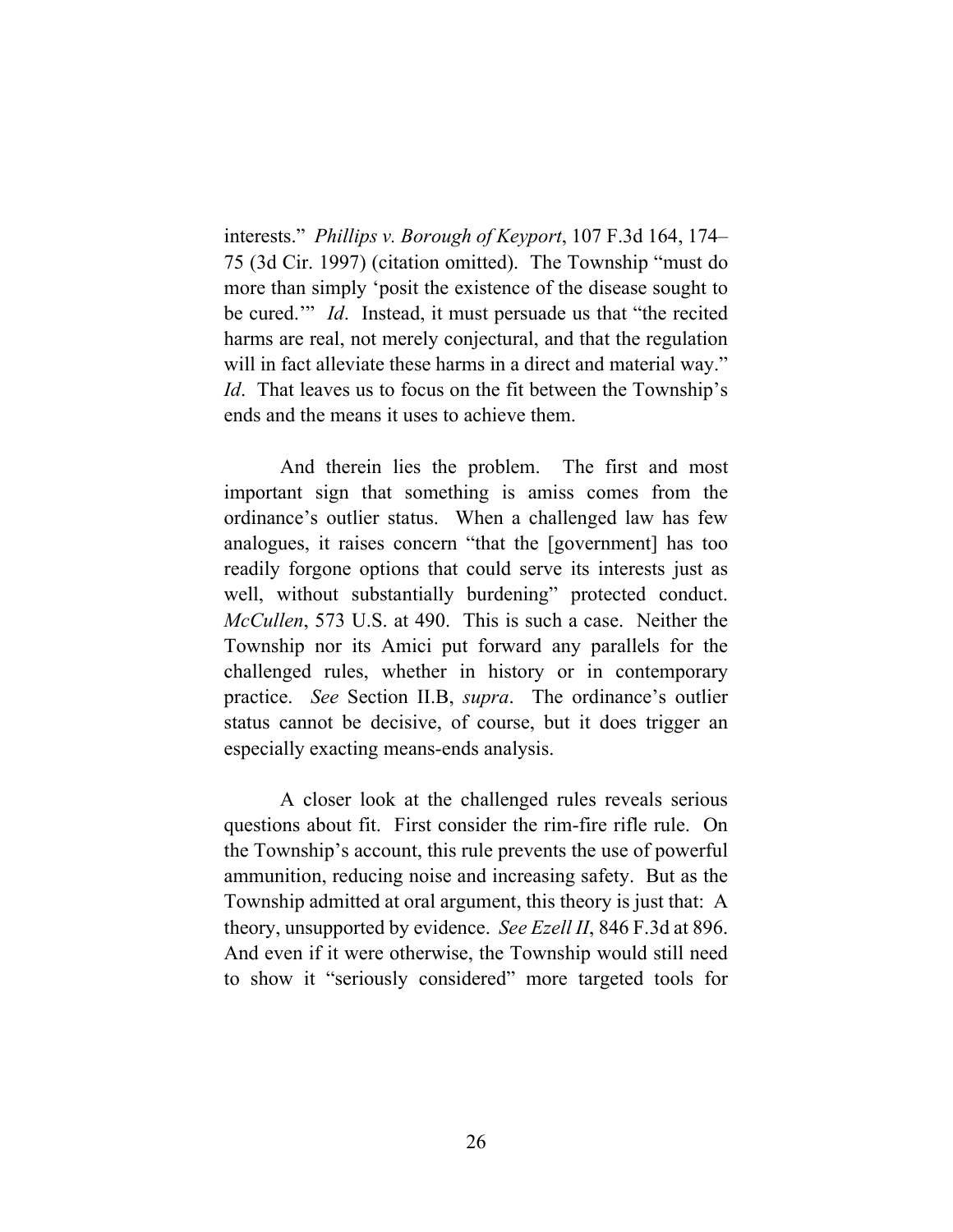achieving its ends. *Bruni*, 824 F.3d at 371. To take two obvious examples, the Township already instructs Sportsman's Clubs to implement noise-reduction techniques and rangesafety best practices. Zoning Ordinance at Art. III, § 311. It is true that the Township need not "demonstrate it has tried or considered *every* less burdensome alternative," but it cannot forego an entire "range of alternatives" without developing "a meaningful record . . . that those options would fail to alleviate the problems meant to be addressed." *Bruni*, 824 F.3d at 370–71. If considered judgment or experience has exposed less-burdensome alternatives as unreasonable, that is for the Township to show after discovery.

Now turn to the non-profit ownership rule. On appeal, the Township justifies this rule on the ground that it moderates the intensity of use at Sportsman's Clubs.<sup>[17](#page-27-0)</sup> But even if evidence corroborated this point—and at this early stage, none does—it would hardly establish sufficient tailoring. *See Ezell II*, 846 F.3d at 896. Here again, "less intrusive tools" for relieving commercial intensity would appear to be "readily available." *McCullen*, 573 U.S. at 494. It is not apparent, for instance, why the Township could not achieve its goals by implementing occupancy limits or hours-of-operation restrictions, for nowhere has it demonstrated—at least not yet—that it "reasonably rejected" common regulatory tools in

<span id="page-27-0"></span><sup>&</sup>lt;sup>17</sup> Prior to this appeal, the Township did not identify "intensity of land use" as a justification in its pleadings, exhibits, or arguments; rather, that possible justification was independently raised by the District Court and is only now raised by the Township.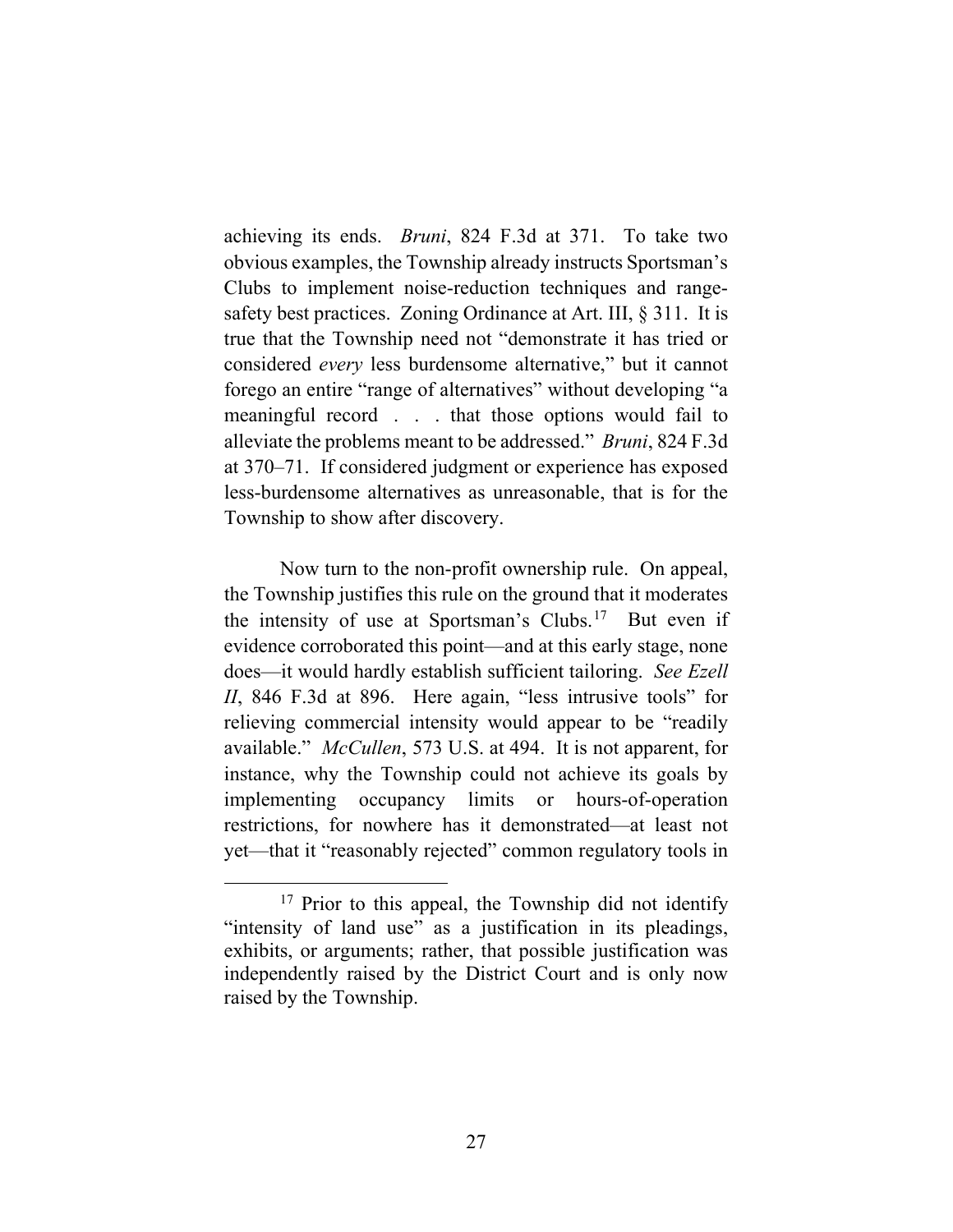favor of the unusual prohibition on for-profit firing ranges. *Bruni*, 824 F.3d at 371.

So far, we have identified two reasons why the ordinance plausibly fails intermediate scrutiny: No evidence ties the challenged rules to the asserted interest, and the Township neglects to explain why it eschewed more targeted alternatives. But the Township also encounters a third problem. When it implemented the non-profit ownership and rim-fire rifle rules for Sportsman's Clubs, the Township left the permissive rules regulating Shooting Ranges intact. It also continued to allow individuals to practice with center-fire rifles everywhere in IBD districts aside from Sportsman's Clubs. These glaring instances of under-inclusion exacerbate our already significant concerns about fit.

If non-profit status moderates commercial intensity, as the Township insists, why permit for-profit Shooting Ranges? And if center-fire rifles amplify noise and safety concerns, why allow them at Shooting Ranges—indeed, everywhere other than Sportsman's Clubs? To the extent the Township posits that adjacent uses or other circumstances explain its "truly exceptional" decision to single out Sportsman's Clubs, *McCullen*, 373 U.S. at 490, it must support that position not with "lawyers' talk," but with actual "evidence." *Ezell II*, 846 F.3d at 896 (citation and quotation marks omitted). And at the pleading stage, of course, the Township has none.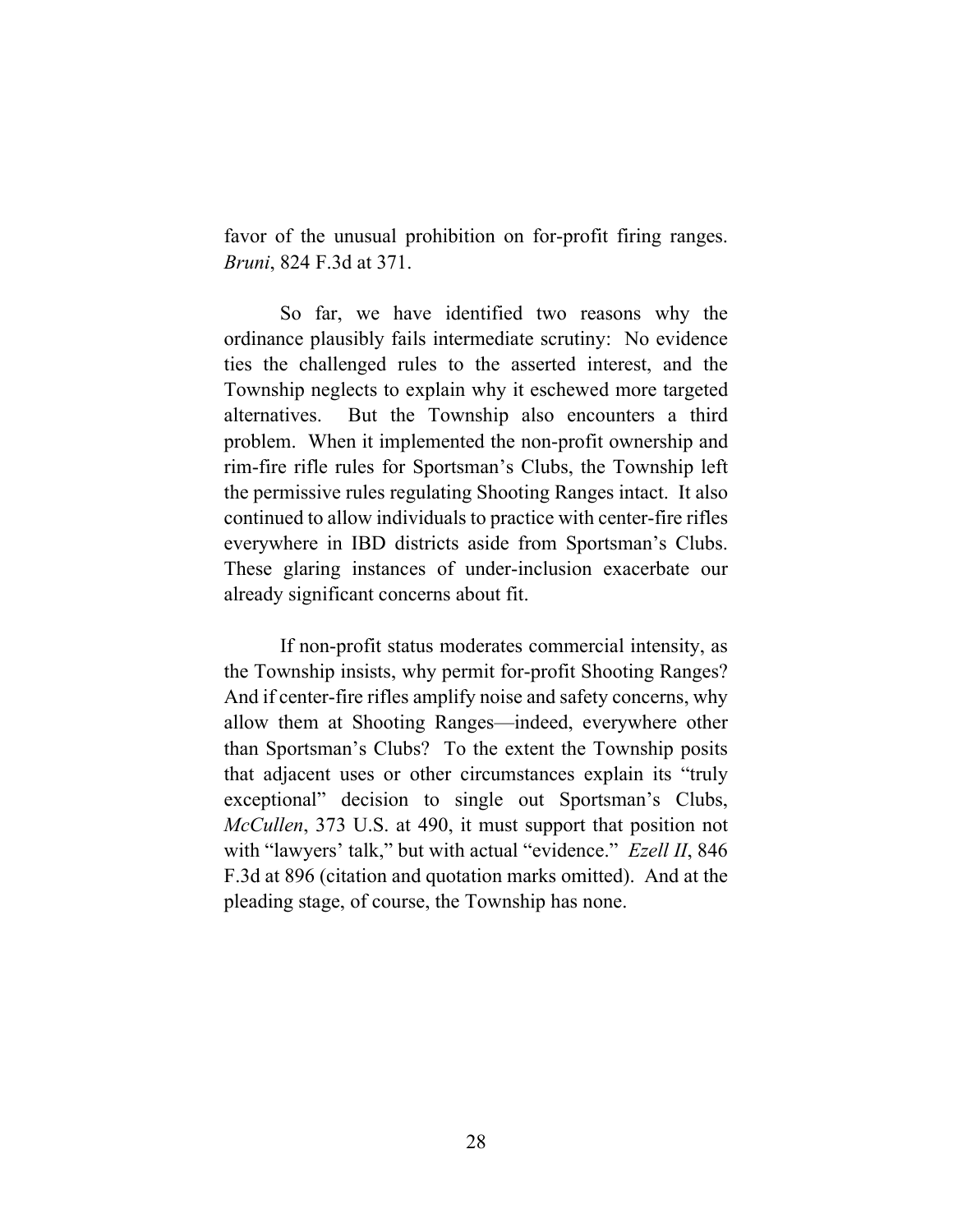# *c) Where the Township's Counterarguments Founder*

In resisting Drummond's request for remand, the Township advances two arguments. It first urges us to defer to the Board's findings. The ordinance's preamble states that the challenged rules promote the "health, safety and welfare" of the Township's residents. J.A. at 124. Relying on our longstanding reluctance to "sit as a zoning board of appeals," *Chez Sez III Corp. v. Twp. of Union*, 945 F.2d 628, 633 (3d Cir. 1991) (citation omitted), and emphasizing that we afford "some deference" to zoning rules that restrict speech, *Bruni*, 824 F.3d at 370, the Township depicts the preamble as definitively resolving the ordinance's fit.

The problem with this proposal is that it amounts not to "some deference," but total abdication. *Bruni*, 824 F.3d at 370. If a zoning board could immunize its own rules from review merely by mentioning public safety, heightened scrutiny would be heightened in name only. Indeed, the Township's proposal would authorize even absolute bans on gun ranges and stores whenever a local zoning board believes a ban would promote public safety. *Heller* demands far more. *See* 554 U.S. at 576, 632.

Taking another tack, the Township assigns the ordinance to a category of low-burden laws that overcome intermediate scrutiny without discovery. When a rule places only a "slight burden" on protected conduct, it may be impossible to identify "alternative measures" that would "burden *substantially* less [conduct]." *Bruni*, 824 F.3d at 372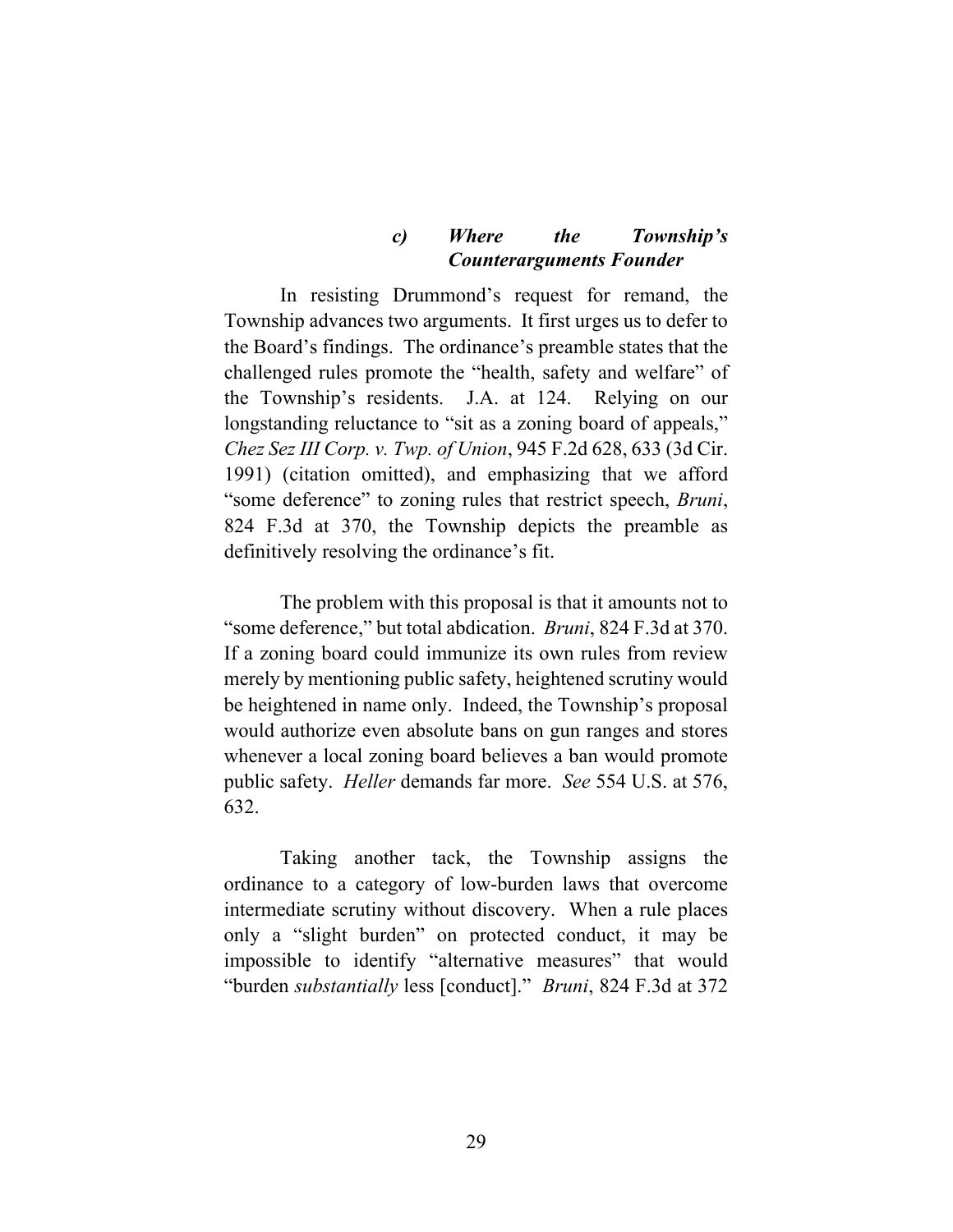n.20 (citation omitted). Under those circumstances, it may be obvious—"even at the pleading stage"—that the rule overcomes intermediate scrutiny. *Id*. Our First Amendment precedents leave open this possibility, *see id*., and we see nothing in *Heller* to foreclose it in the Second Amendment context.

In this case, however, we cannot be confident that the ordinance inflicts only a *de minimis* burden on the right to bear arms. As the Township argues and as we accept above, the challenged rules stop short of an absolute ban on firearms purchase and practice. It does not follow, though, that the burden they produce is not significant. The non-profit ownership rule, in particular, has already forced the Greater Pittsburgh Gun Club out of business, and may have the same effect on other Sportsman's Clubs. It is plausible that those closures impair residents' access to the weapons and skills commonly used to lawfully defend their homes. Thus, whether the challenged rules impose a slight burden or a substantial one is not a question we can decide at the pleading stage.<sup>[18](#page-30-0)</sup>

<span id="page-30-0"></span><sup>18</sup> As previously noted, *see supra* note 10, the Township's motion to dismiss included search results showing that some gun stores operate in or near the Township. But even if we were to take judicial notice of those results, itself problematic, they tell us nothing about whether nearby stores provide adequate substitutes for the Greater Pittsburgh Gun Club and any other Sportsman's Clubs that may have closed as a result of the challenged ordinance, nor does access to alternatives for *purchasing* firearms resolve our concerns associated with restrictions on firearms *practice*.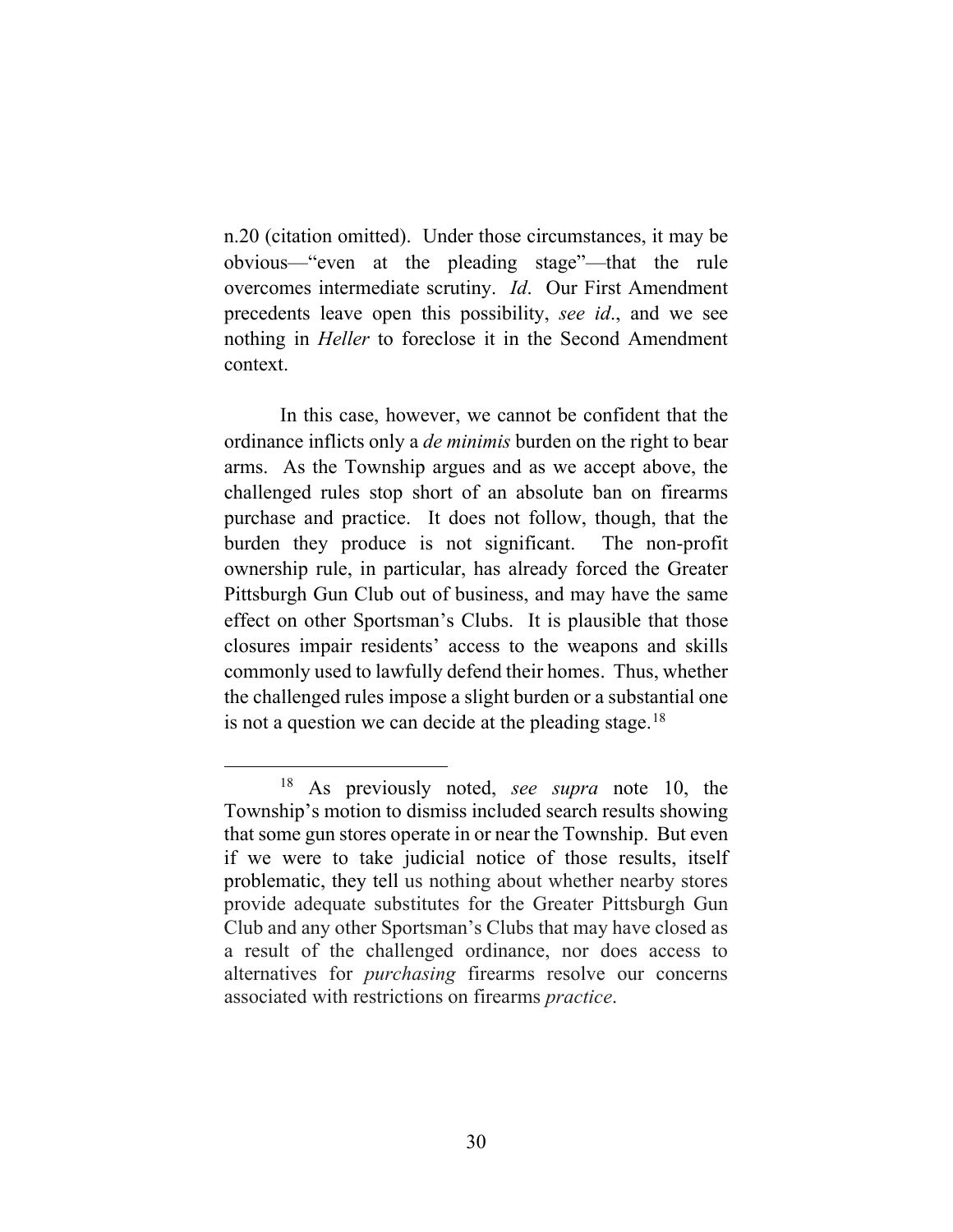Our Second Amendment inquiry ends where it began. *Heller* rejects rational-basis review and instead requires a rigorous analysis of rules that interfere with the right to bear arms. Here, for example, the Township must marshal evidence to explain why, for Sportsman's Clubs in IBD districts, it embraced the unusual rim-fire rifle and non-profit ownership rules over more common, less burdensome alternatives. The question is not whether the Township used "the least restrictive or least intrusive means of serving its interests," *Ward*, 491 U.S. at 798, but whether it "seriously considered[] substantially less restrictive alternatives," *Bruni*, 824 F.3d at 357. As is unsurprising at the pleading stage, the Township has failed to "establish a close fit between the challenged zoning regulations and the actual public benefits they serve—and to do so with actual evidence, not just assertions." *Ezell II*, 846 F.3d at 894; *Binderup v. Att'y Gen.*, 836 F.3d 336, 354 (3d Cir. 2016) (requiring the government to "present some meaningful evidence, not mere assertions, to justify its predictive judgments" (alteration in original) (citation omitted)). We leave it to the District Court to analyze whatever evidence the Township presents in light of these governing principles.

## **III. Remaining Motions**

In addition to seeking reinstatement of his Second Amendment claims, Drummond asks us to enter a preliminary injunction and to reassign this case to another district judge. We reject both requests.

First, rather than address Drummond's request for a preliminary injunction, we will remand for the District Court